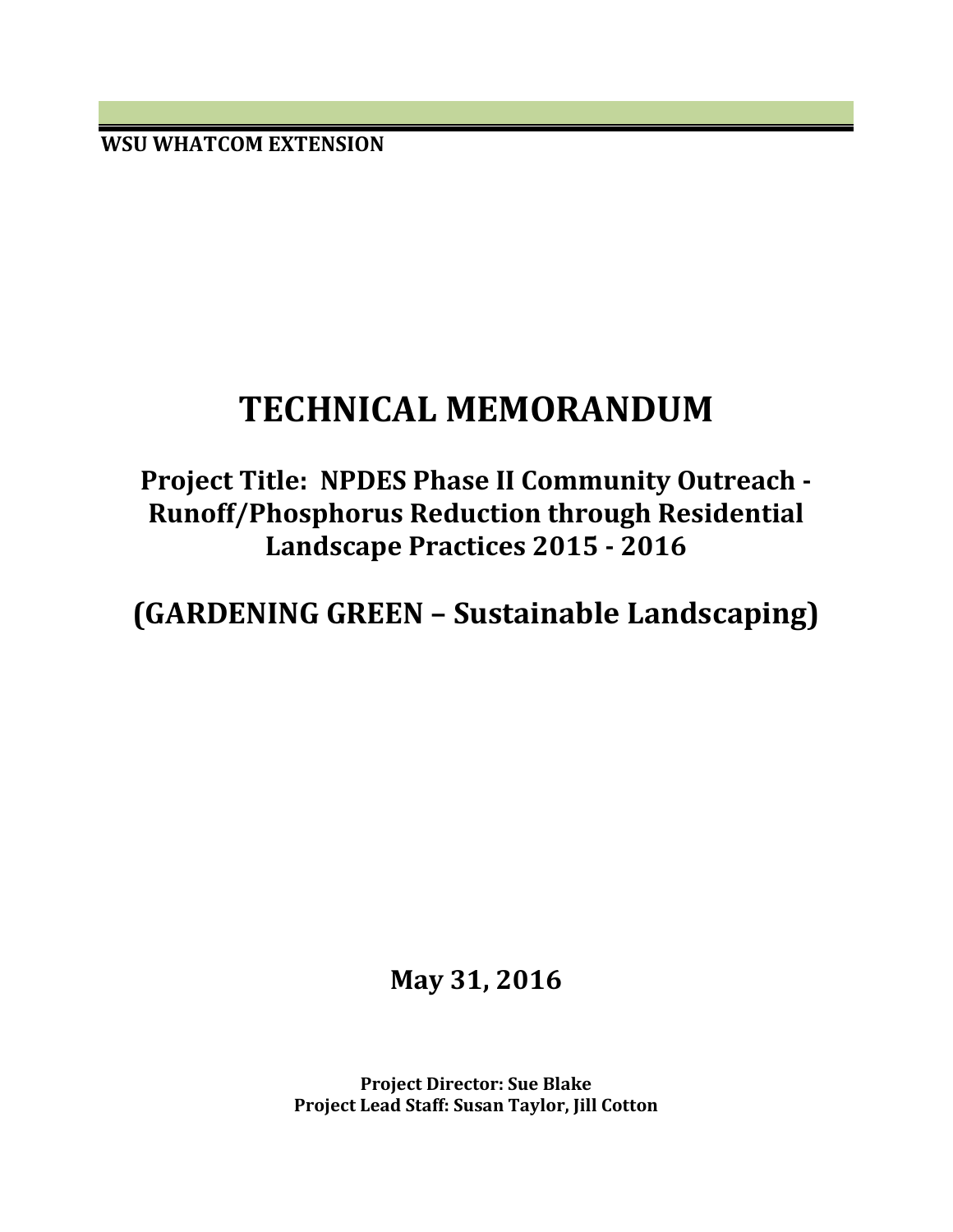#### **Table of Contents**

| ${\bf Background.}.\hspace*{25pt}.\hspace*{25pt}.\hspace*{25pt} \textbf{Background}.\hspace*{25pt}.\hspace*{25pt}.\hspace*{25pt}.\hspace*{25pt} \textbf{backward.}.\hspace*{25pt}.\hspace*{25pt}$ | 2              |
|---------------------------------------------------------------------------------------------------------------------------------------------------------------------------------------------------|----------------|
|                                                                                                                                                                                                   | $\overline{2}$ |
|                                                                                                                                                                                                   | 3              |
|                                                                                                                                                                                                   | 3              |
|                                                                                                                                                                                                   | 5              |
|                                                                                                                                                                                                   | 6              |
|                                                                                                                                                                                                   | 10             |
|                                                                                                                                                                                                   | 10             |
|                                                                                                                                                                                                   | 14             |
|                                                                                                                                                                                                   | 15             |
|                                                                                                                                                                                                   | 20             |
|                                                                                                                                                                                                   | 23             |
|                                                                                                                                                                                                   | 24             |

#### Acknowledgments

Special thanks are given to Whatcom County Public Works for providing funding to supplement the inkind contributions from WSU Extension and making this project a reality. Cathy Craver in particular assisted with and supported the project by acting as County Project Lead. Support from the City of Bellingham was provided through many discussions regarding approaches/challenges associated with City regulations and by providing classroom space and equipment. Special thanks are also given to WSU staff leads Sue Taylor and Jill Cotton who coordinated and implemented most of the project including Sue Taylor's authoring of much of this final report with assistance from the Project Director, Sue Blake.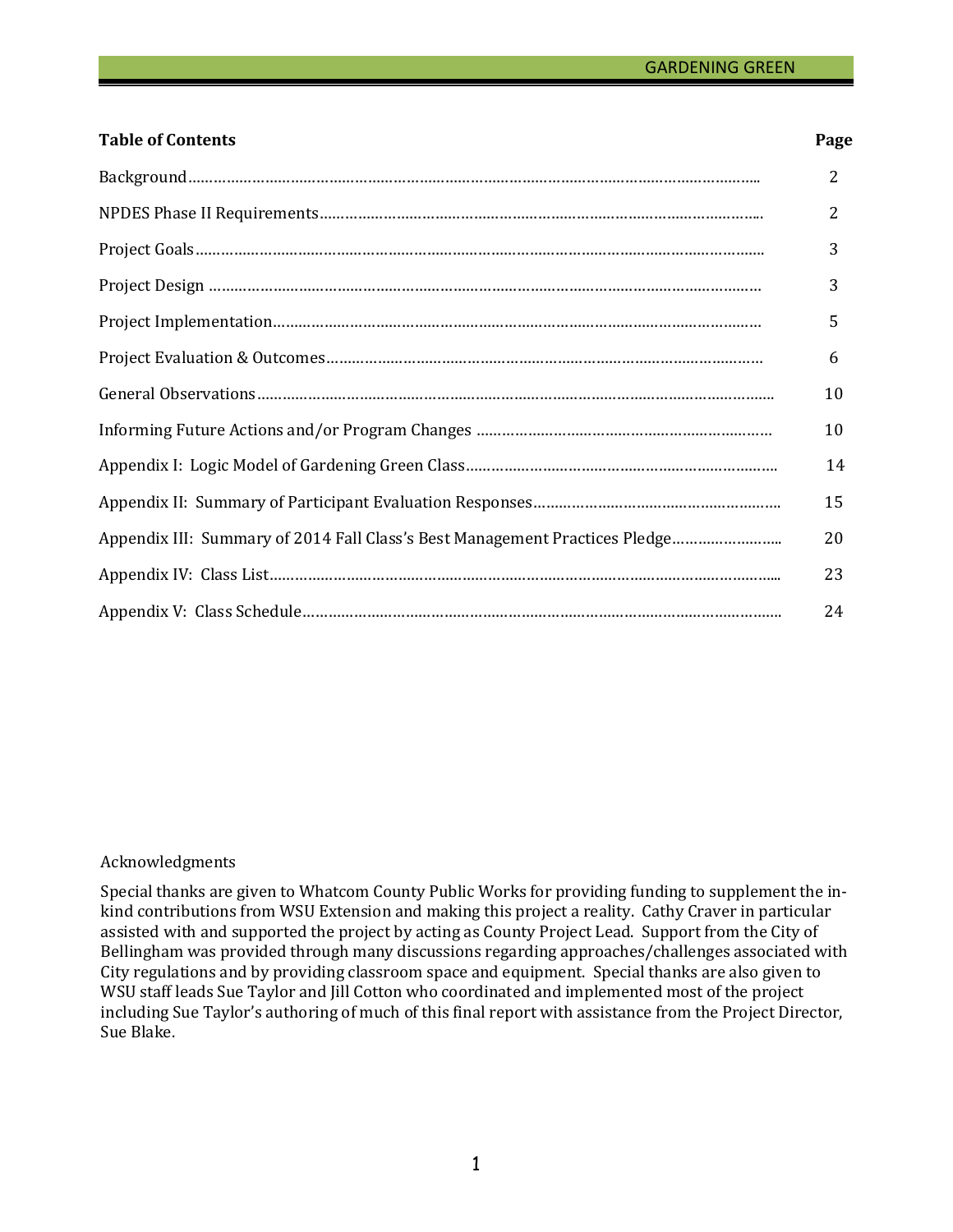# **STORM WATER EDUCATION/OUTREACH**

# **Residential Low Impact Development Program**

# **BACKGROUND**

Education and outreach are crucial to the success of storm water management programs. These activities help to ensure an informed and knowledgeable community. Greater understanding of the reasons why it is necessary to manage storm water builds public support for programs, leads to greater compliance, and encourages the public to become partners in the education and outreach of other community members.

In August of 2015 WSU Whatcom County Extension entered into a contract with Whatcom County Public Works to provide community outreach/education about residential landscaping practices. Traditional residential landscaping with large areas of lawn and few trees and shrubs are often managed with frequent irrigation and applications of chemical fertilizer and pesticides. These common practices have been identified as one of the activities contributing to excess runoff and phosphorus/nitrogen loading to sensitive watersheds throughout Whatcom County including Lake Whatcom and the Puget Sound. This community outreach effort (*Gardening Green)* moves residents through a continuum from basic awareness to implementation of on-the-ground changes to becoming partners in outreach education.

There are many actions that individuals can take to reduce these impacts while saving time, money and protecting human and environmental health. *Gardening Green* educates participants on soil management, storm water management, appropriate plant selection and planting technique, native plants, maintenance techniques for low environmental impact, storm water management, water conservation/rainwater harvesting, and integrated pest management. Class participants plan the sustainable changes they intend to make to their property as a part of the curriculum. At the end of the class they have completed a written Best Management Practices (BMP's) Pledge for landscape design and low impact maintenance practices. They develop a scaled drawing of their property detailing landscape changes.

#### **NPDES Phase II Requirements**

This project meets the public education and outreach elements of the NPDES Phase II requirements to implement a public education program to distribute educational materials to the community and conduct outreach activities about the impacts of storm water discharges on local water bodies and the steps that can be taken to reduce storm water pollution by residential homeowners through the adoption of best management practices for the design and maintenance of their landscape. Project activities used to achieve these requirements include:

This project satisfies elements of the NPDES Phase II Requirements for public education and outreach requirements and enables items 5-8 to be checked "yes" in the NPDES Phase II annual report. These requirements call for improvements in target audience understanding that residential property and traditional landscaping design and practices is a major contributor to fresh and marine water pollution.

The actions undertaken by program participants demonstrates that once they are aware of the problem of storm water's negative impact on water quality they implemented changes in their landscaping design and maintenance practices to solve this problem.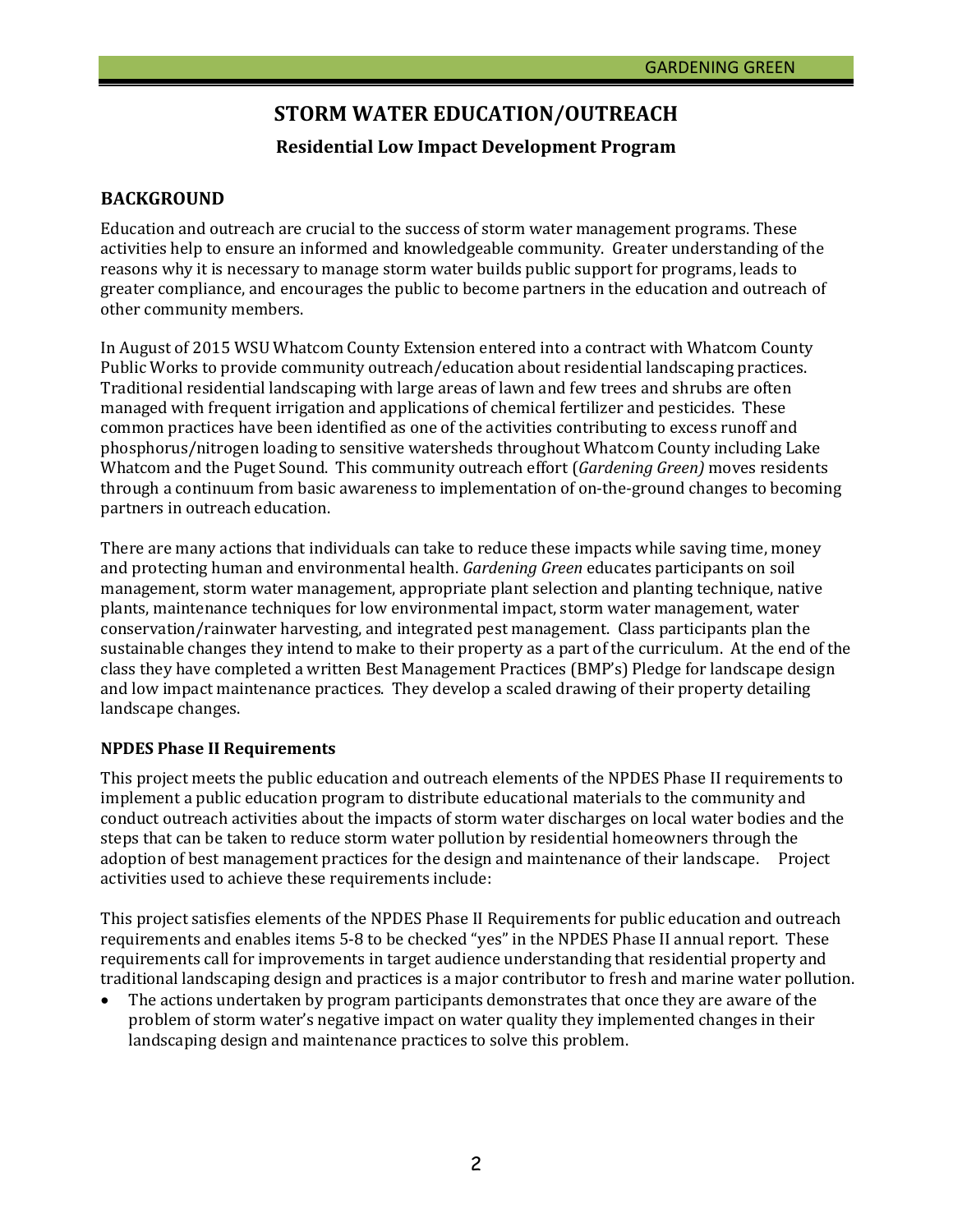This project fulfills the NPDES II permit requirements for subject areas targeted by this scope of work. Gardening Green classes and other outreach activities are open to all Whatcom County residents. Program evaluation activities measure the understanding and adoption of targeted behaviors.

- Educating the general public about impacts of storm water flows into surface waters, impacts from impervious surfaces, source control BMP's and environmental stewardship actions and opportunities in the area of landscaping and buffers (S.5.C.1.a.i.);
- Education and outreach for homeowners on yard care techniques protective of water quality, BMPs for use and storage of pesticides and fertilizers, and low impact development techniques including site design, pervious paving, retention of forests and mature trees (S.5.C.1.a.ii.); and
- Measuring the understanding and adoption of the targeted behaviors for at least one targeted audience in at least one subject area (S.5.C.1.c.);

# **PROJECT GOALS**

The goal of this project is to reduce water quality and quantity impacts to receiving water bodies associated with traditional residential landscaping.

The objectives of the project are:

- Increased community knowledge about negative impacts to receiving water bodies associated with traditional landscaping practices.
- Increased community knowledge of the benefits sustainable landscaping practices (best management practices) have on water quality and quantity issues.
- Increased participants' skills to implement on-the-ground changes in home landscapes.
- To foster sustained behavior change and long-term commitment to environmentally sustainable landscape practices.
- Gather information about the extent to which strategies are implemented and associated outcomes achieved (program evaluation).
- Determine possible program changes that may increase program success and cost effectiveness.
- Develop insight into the design of future outreach activities.

### **PROJECT DESIGN**

#### **Summary of Project's Critical Strategies**

- 1. **Develop Awareness** of water quality and quantity issues associated with many traditional or common landscaping practices and that the same actions that address these problems offer benefits to the residential property owners including cost savings, time savings, other health and environmental benefits.
- 2. **Increase in Knowledge** Each class session focuses on an essential element of sustainable landscaping. The classroom presentations and supporting written information (class manual) take participants through the steps of planning and the skills for implementing environmentally friendly changes in their landscape.
- 3. **Applied Learning** Class tours of home landscapes utilizing the strategies discussed provide practical examples of how other homeowners have implemented BMP's. The landscapes selected for the tour are of different sizes and styles to reinforce the concept that BMP's can be applied to all types of residential sites. Tour hosts tell their story – why they put out the effort to make sustainable changes and the methods they used to achieve it.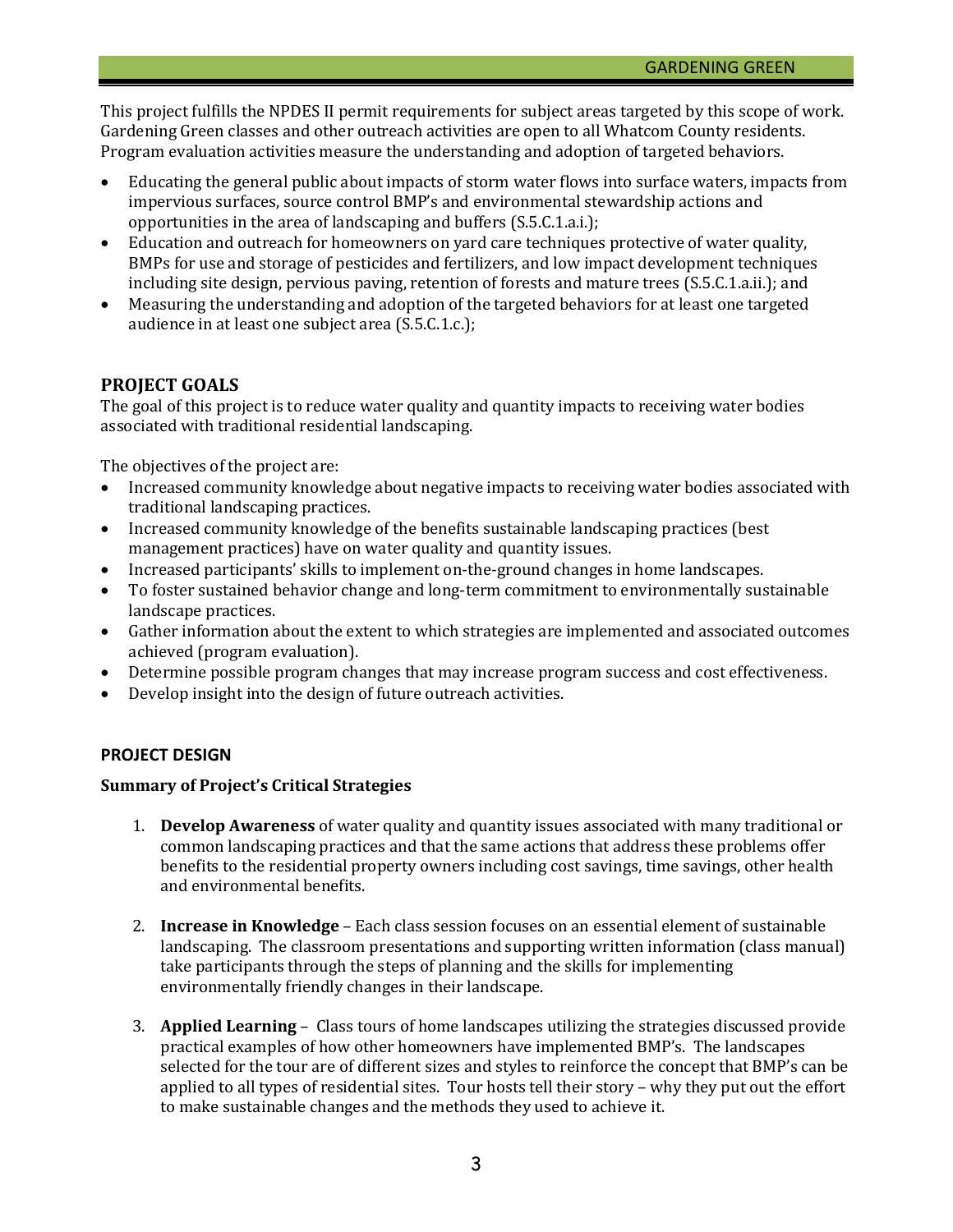- 4. **Facilitated Action –**Class participants make on-the-ground changes to their landscapes that protect water quality. They complete 'homework' assignments to incorporate the strategies discussed into their own Landscape Master Plan. By the end of the class, participants have developed a plan and have signed a Pledge indicating which BMP's they intend to implement.
- 5. **Sustained Independent Action** To expand community capacity, class participant "payback" for the education and assistance includes outreach efforts to friends, neighbors, and social groups about sustainable landscaping strategies.

To achieve the benefits of sustainable landscaping on water quality protection, on-the-ground changes in both the design and maintenance practices must occur. This program extends participant contact and assistance beyond the three-week class period by providing on-site consultations and follow up contacts. Our community partner, Fourth Corner Native Plant Nursery, allows class participants to purchase plants at wholesale prices. Five nursery visits with the class instructors present are scheduled at the end of each class and two additional dates in the Fall and two in early Spring. Participant can also make appointments for nursery visits independently. The intent of these actions is to increase the likelihood that changes are implemented.

This project seeks to alter attitudes as well as practices to foster sustained behavior change. Sustainable landscape practices provide personal benefits to the gardener. Past participants report that they were galvanized by the positive energy of being part of a group endeavor to become more effective environmental stewards. To foster emotional engagement and commitment, participants interact with other community members who provide landscape tours. These community partners tell their stories of commitment to stewardship, positive feelings about being part of the solution, and show how they implemented BMP's in their landscape.<br>• Gardening Green seeks to alter attitudes throught

- Gardening Green seeks to alter attitudes through encouragement and affirmation. Participants share their landscape plans to the rest of the class. It is an interactive activity and the presenter receives encouragement and support from fellow class members.
- Participants leave the class with a toolbox of strategies to increase their gardening success and reduce on-going maintenance.
- To break down the barriers to adopting new behaviors and strengthen confidenance, participants receive training in skills necessary for planning and implementing on-the-ground changes to their landscape.

#### **Evaluation Design**

Evaluation is an essential component of the success of this educational outreach project. Participant input is used to improve project design, activities, and implementation.

- Post-class survey Self-rated changes in knowledge, skills, and commitment before vs. after taking the class.
- Best Management Practice Pledge Provides information commonly used BMP's before and after this educational effort.
- On-the-Ground Changes On-site visits and self-reporting through email, phone and other contacts.
- Community Knowledge Expansion Survey questions about face to face community outreach activities.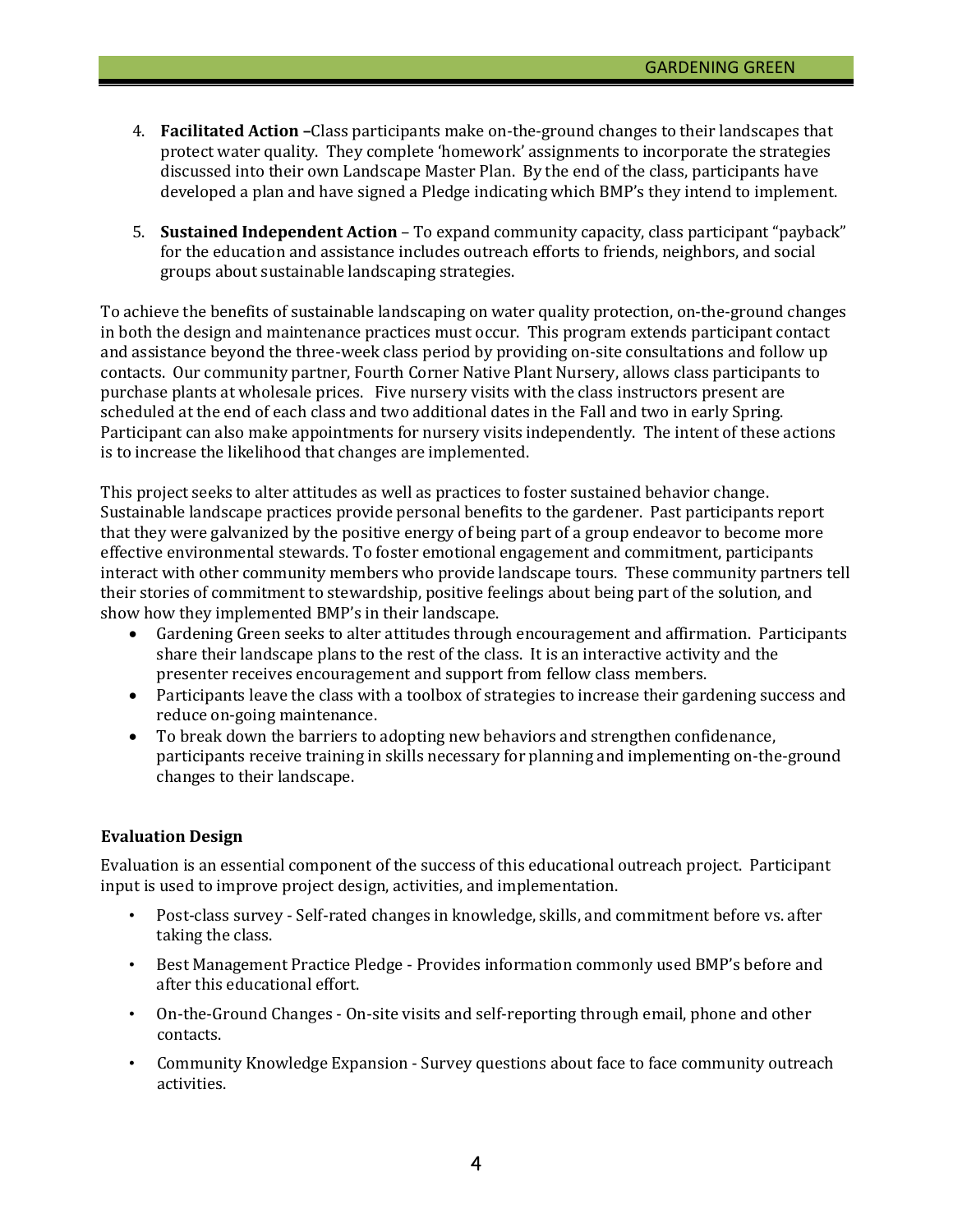#### **PROJECT IMPLEMENTATION: Sustainable Landscape Class and Follow-up**

#### **Deliverables:**

- 1. One six-session landscaping class in Spring 2015. The thirty-hour Gardening Green class was conducted from September 22 – October 8. This class was offered to Whatcom County residents on a first come/first serve basis. Lake Whatcom watershed residents are always accepted into the class regardless of class size. Sixteen participants (including couples) began the class. One person experienced a medical problem and missed the last week of class.
- 2. Follow up consultations with participants and outreach to the general public.
- 3. Project coordination activities.
- 4. Sustainable landscape manual for class participants including a CD of additional information.
- 5. Final report compiling learning objectives, evaluations, and attendance.

| <b>AGENCY</b>                      | <b>LOCAL BUSINESS</b>             | <b>COMMUNITY</b>                  |
|------------------------------------|-----------------------------------|-----------------------------------|
| Funding:                           | <b>Fourth Corner Native Plant</b> | Komo-Kulshan Native Plant         |
| <b>Whatcom County Public Works</b> | Nursery: Opens wholesale nursery  | Society: Leads guided native      |
|                                    | to class participants to purchase | plant identification walk.        |
|                                    | native plants at reduced cost.    |                                   |
| <b>Staff and Supplies:</b>         |                                   | North Cascades Audubon Society:   |
| <b>WSU Extension</b>               |                                   | Provides introduction to birding  |
|                                    |                                   | class.                            |
| Staff and Classroom Space:         |                                   | Past class participants and other |
| <b>Bellingham Public Works</b>     |                                   | community members: host           |
|                                    |                                   | landscape tours and demonstrate   |
|                                    |                                   | cistern and drip irrigation       |
|                                    |                                   | installation.                     |

#### Table 1: Program Partners

Public advertising for Gardening Green included announcements in local newspapers (daily and weekly), WSU Whatcom Extension website, North Cascades Audubon Society, Komo Kulshan Native Plant Society, Sudden Valley Community Association, and neighborhood groups.

#### **Follow-up Consultations and Activities**

On-site consultations were offered to students to encourage on-the-ground actions and foster sustained behavior change. Opportunities for improved storm water management and to find solutions for barriers to the implementation of best management practices were the focus of the visits. Guidance was also available for fulfilling their payback projects. The following list describes the type of assistance requested:

- Locating new landscape beds to capture runoff from driveways and lawns;
- Suggestions for design and plant selection for an a native landscape;
- Guidance for installing a drip irrigation system using collected storm water;
- Planting technique and plant selection for use on hillsides to control erosion;
- Selection of plants for problem areas in the landscape;
- Plant identification;
- Ideas incorporating native plants into existing mature landscapes;
- Identification and elimination of noxious weeds;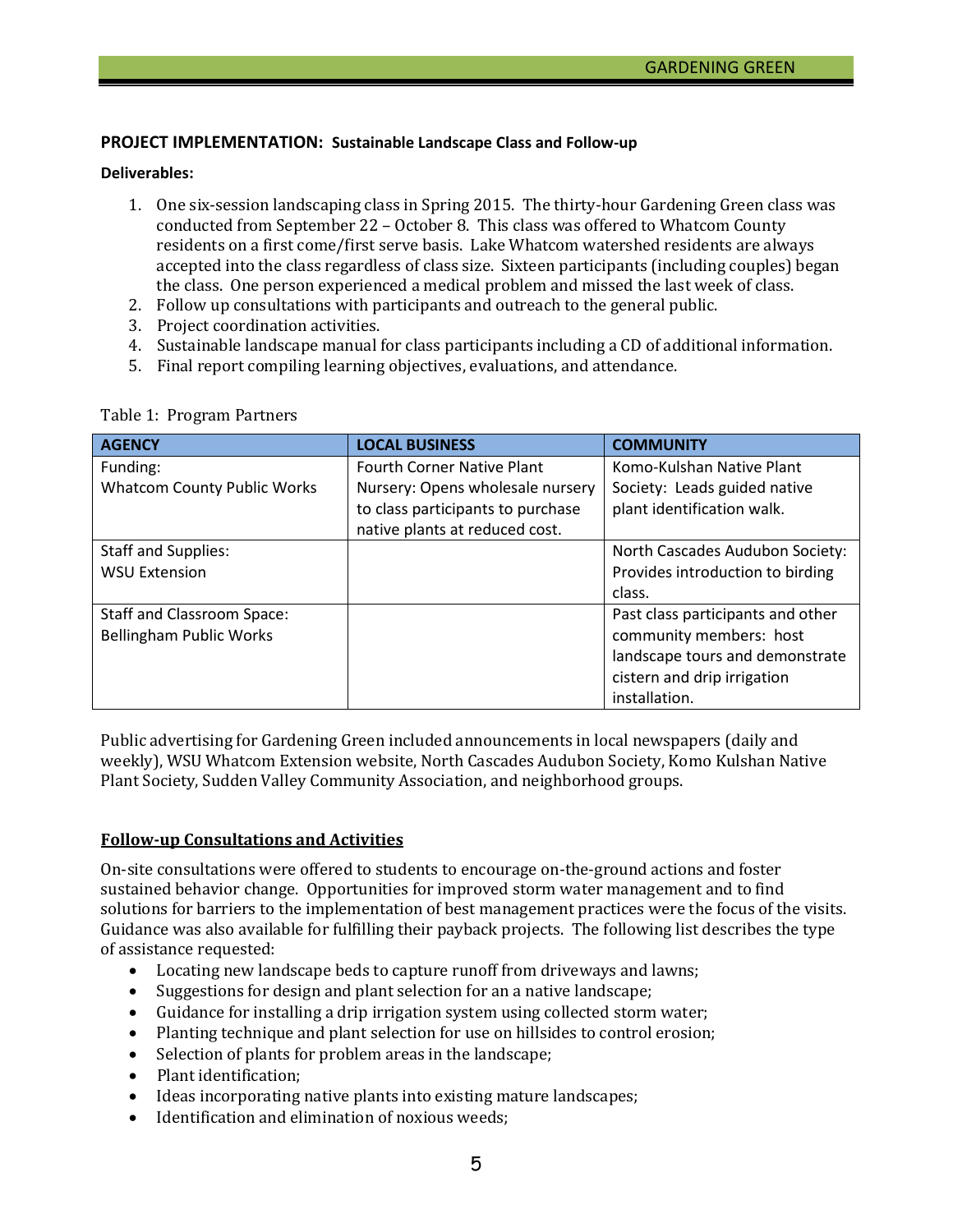- Non-toxic management of weed infestations;
- Assistance prioritizing implementation of BMP's;
- Suggestions for mitigation and strategies to overcome a barrier to implementation of best management practices;
- Organizing four trips to Fourth Corner Nursery;
- On-site visits to past participants to tour their completed on-the-ground projects;
- Email and/or telephone contact with 23 past class participants.

#### **Administration/Technical Memorandum**

Project Staff provided monthly progress reports and this Technical Memorandum describing actions taken associated with this project, the extent to which actions and outcomes were achieved, program successes, and recommendations for possible changes to improve project outcomes. Additional input from participants focused on preferred communication methods for receiving information about code/policy related to landscaping and rainwater collection.

### **PROJECT EVALUATION & OUTCOMES**

#### **Post-class surveys self-rated changes in knowledge, skills, and commitment**:

Evaluation of the project format, materials, and by class participants continues to indicate that the class is well-received and providing participants with useful, practical tools for converting traditional landscapes to ones that are more environmentally protective.

Participants self-rated their level of knowledge and skills before and after the class. Results indicated that all participants increased their knowledge and skill levels about sustainable landscape concepts and the environmental issues associated with traditional landscape design and maintenance practices.

#### **Increase In Knowledge Necessary To Design, Implement, and Maintain A Sustainable Landscape:**

- All participants reported an increase in knowledge in the impacts of traditional landscaping practices and the benefits for both human and environmental health from adopting sustainable practices.
- One of the largest topics for growth inknowledge, was the use of an environmentally informed landscape strategies to address storm water. One half of the class participants reported knowing few little or nothing about this topic prior to this class.
- Participants reported an increase in knowledge about healthy soil management, selecting appropriate plants that are disease resistant and drought tolerant, native plants, creating wildlife habitat and options and methods for lawn reduction or elimination.
- Participants reported increased knowledge about utilizing Integrated Pest Management, a common sense process for managing the landscape. They learned about maintenance techniques that have low impact on the environment. Pesticide use is recommended only as a last resort after cultural, mechanical, and biological methods have failed. And only if the plant is highly valued by the homeowner.

#### **Development Of Skills Needed To Design A Sustainable Landscape:**

All participants reported an increase in the skills needed to plan and design a sustainable landscape. The class's, *Sustainable Landscape Workbook*, provided written step-by-step instructions to supplement class discussions, activities, and demonstrations.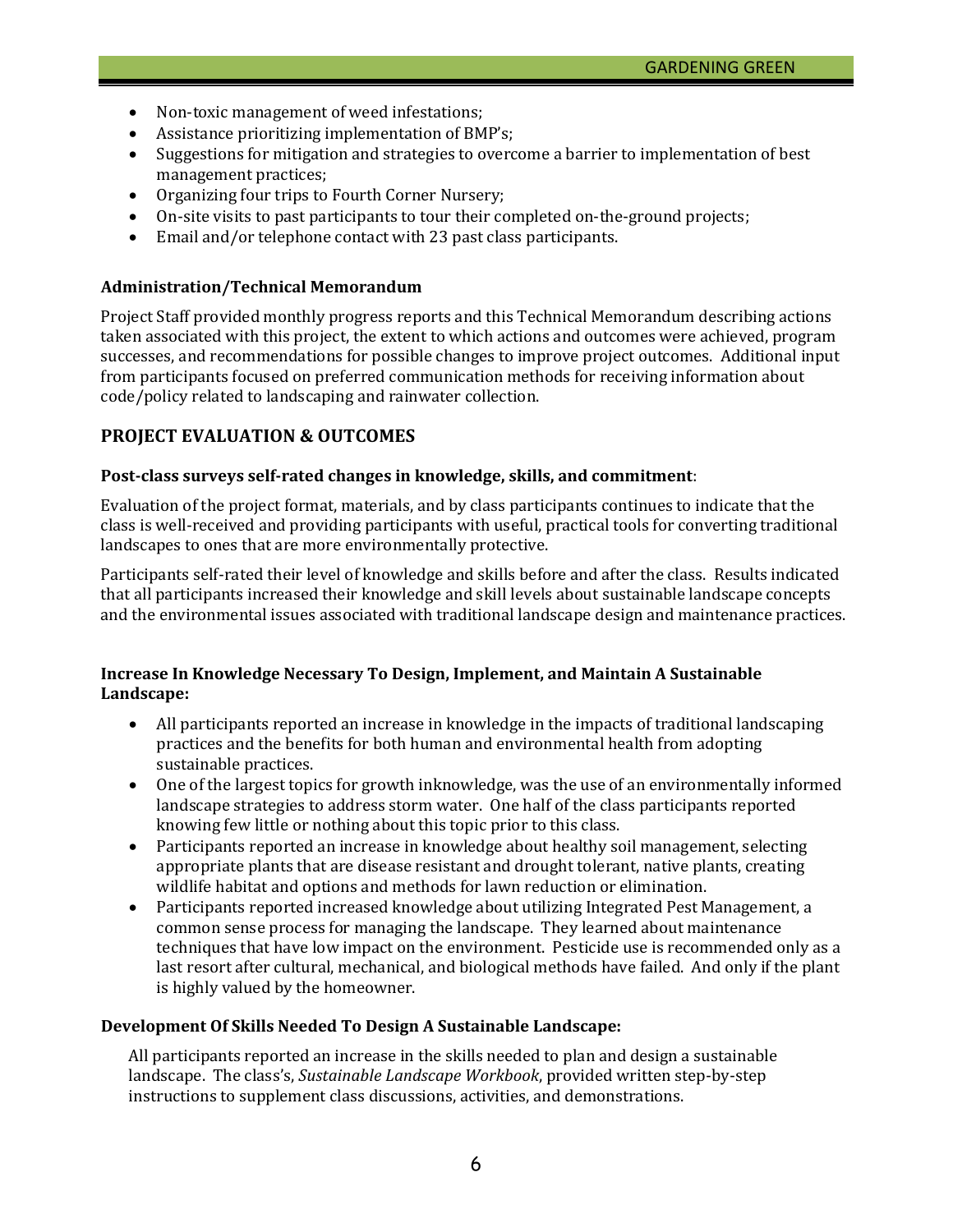Participants demonstrated that they had mastered the skills to draw a site plan, conduct a site analysis, generate several schematic plans, and create scaled drawings on the last class day when they shared their plans with the class.

Most participants reported that they would be able to design and install a rainwater collection system.

#### **Increases in Commitment And Resolve:**

Many class activities are designed to increase commitment and the resolve to not only implement BMP's but to reinforce sustained independent actions to become partners in outreach about sustainable practices to protect water quality.

- *Program Staff* provide on-site consultations addressing any barriers, guidance in the selection of plants, and suggestions for mitigations that allow for family uses without impacting the goal of water quality protection.
- *Present and past participants* act as partners in community outreach by sharing their knowledge, skills, and commitment of sustainable concepts and strategies to family, friends, and neighbors.
- *Participants* leave the class with a master plan of sustainable changes to their existing landscape that they have invest a lot of time and thought in creating increasing the likelihood of it being implemented.
- *Participants* make a public statement about their commitment to change when they present their plan to their classmates. They display their landscape plan, describe the on-the-ground changes they intend to make, and share how they will implement their plan.
- *Participants* sign a pledge to implement specific Best Management Practices for the design and maintenance of their landscapes.
- *Past Participants* demonstrate long-term adoption of sustainable values by assisting with class presentations, hosting landscape tours for the current class, and sharing their reasons for and commitment to sustainable landscaping.



Table 2: Changes in levels of commitment to make sustainable changes

#### **Participant's Pledged Education Outreach Plans:**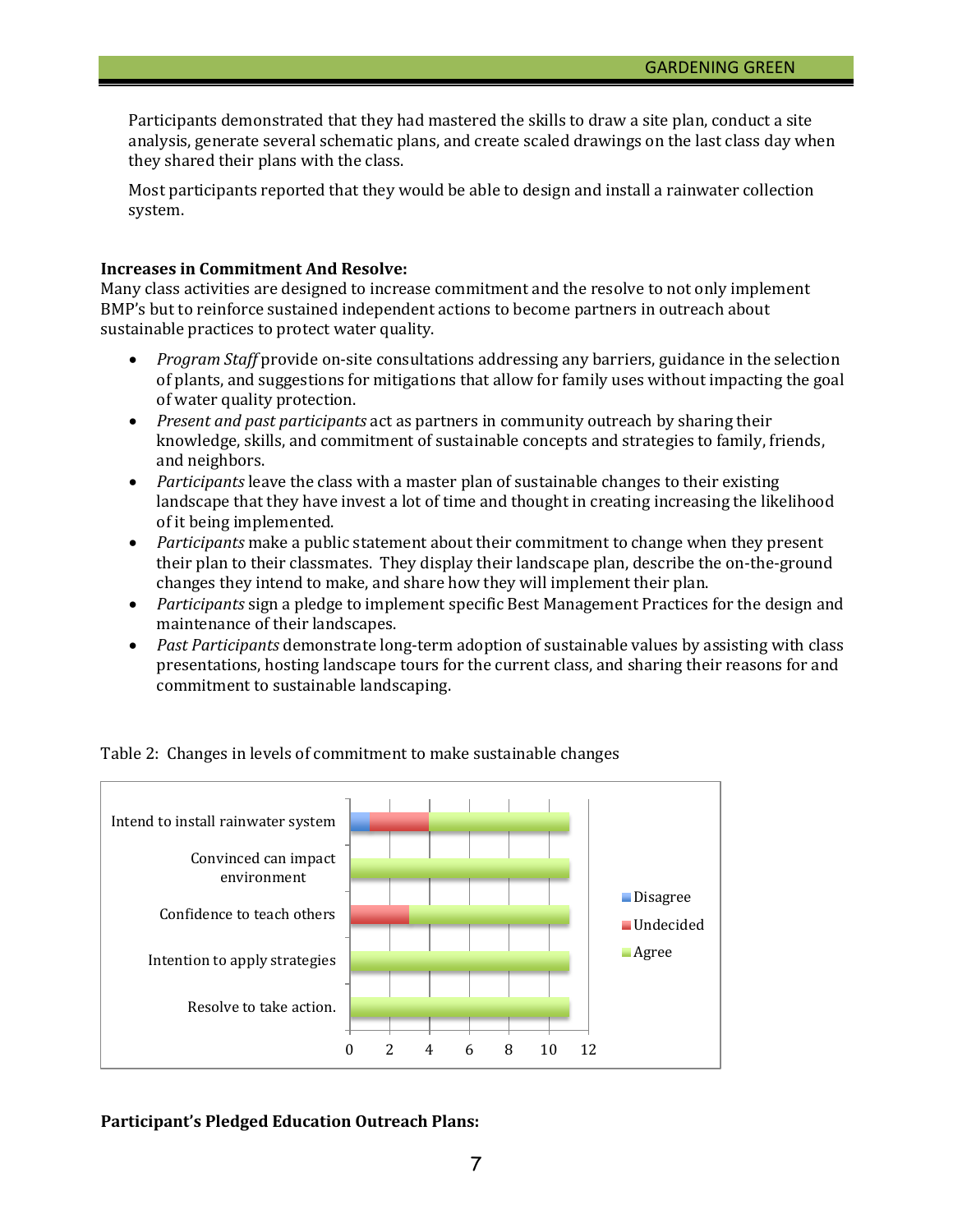- Create a shared habitat and food garden.
- Host a garden party for neighbors to show landscape/share my changes
- Help 3 friends plan sustainable design changes to landscape
- Share my landscape with future classes
- Share information with friends and neighbors.
- My plan is to educate others by showing and teaching principles of the Gardening Green class.
- To use native plants and permaculture to protect soil structure while providing native fauna with habitat.
- To create multi layered canapies using IPM and other sustainable options that have an impact.
- Hands on help volunteering, showing and telling.
- Various practices related to sustainability: on-site events and workshops/ website with blog/organic farm with aquaponics.
- Still looking into local volunteer opportunities. Perhaps 'The Garden Project' or COB parks. Suggestions accepted.
- Eliminate lawn little by little. And show my friends and neighbors how to do it.
- To be an example in my neighborhood by making my front yard more sustainable, and sharing it with future classes.
- To create a blog sharing our journey throughout the gardening green class but also through our personal journey of changing our landscape for the better.
- Assisting Ava with her blog and shooting short videos of any home owners who have take the program for the blog.
- To change my own yard to include native plants and sustainable practices they can implement not in place.
- Reduce grass, and follow sustainable landscape practices.
- Talk w/ neighbors and friends about this class.

#### **Best Management Practice Pledges**

BMP pledges were used to formalize the actions students intended to take when remodeling their landscape. Written commitments increase the likelihood of follow through. The pledges were signed and one copy given back to the participant and one copy given to the program. Self-reporting, on-site visits, and follow-up contacts were utilized to determine whether the class participants did make onthe-ground changes. The complete toolbox of BMP's is listed in the Appendix.

Participants selected best management practices from a list of 63 practices. The BMP's were grouped into categories but most influence water quality protection. For example: Use of phosphorus-free fertilizer is listed under Low Impact Maintenance but is critical for reducing phosphorus loading of fresh water bodies like Lake Whatcom.<br>• They were asked to indicate which

- They were asked to indicate which BMP's they were already doing before they took the class to create a baseline of community behavior. They were then asked to mark the BMP's they intended to implement due to the information learned during the class.
- Several participants marked both 'BEFORE' and 'AFTER' columns for certain BMP's. When asked to explain why both were marked, they said that they were inconsistent in the use of the BMP that was also mark in the 'BEFORE' column and were indicating a renewed commitment to using the BMP consistently 'AFTER' taking the class.

Table 4: Best Management Practices Pledge – Baseline of BMP Use Prior To This Class Compared To BMP's Pledged To Implement After The Class.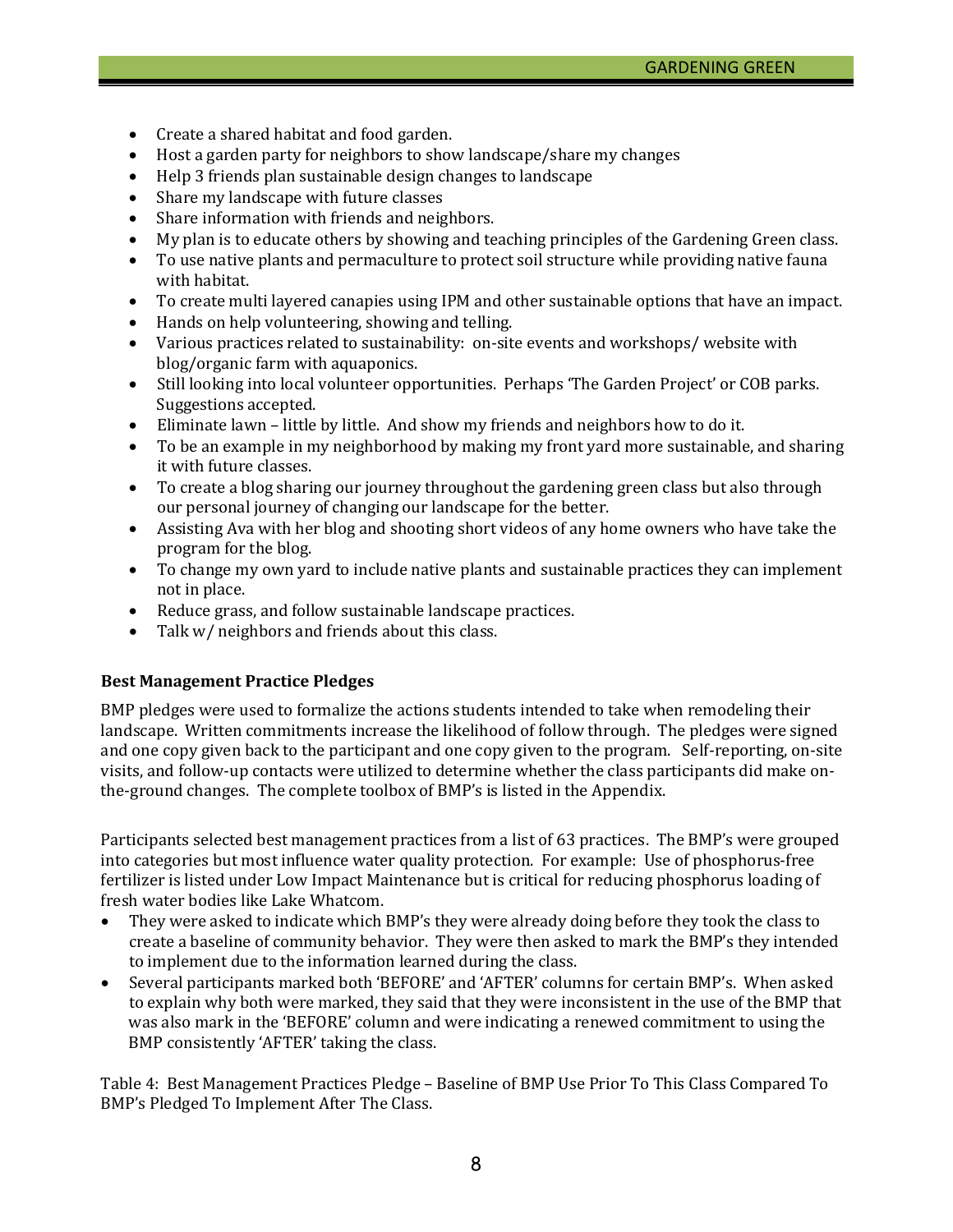

Participants written comments on the BMP pledge:

- 1. I don't water lawn.
- 2. Getting rid of all lawn!
- 3. No lawns.
- 4. We don't have a lawn.
- 5. I am going to take action to capture runoff I just don't know what yet. Need to think about overall plan.
- 6. My plan is to eliminate lawn.
- 7. In the past I have hand watered and plan to do that in the future. If I need to do more the first couple of years, will install a drip system which I have used before!
- 8. Have not used (slug bait) in the past and may continue to not use in future.

#### **Follow up Survey**

A follow up survey six months after the end of the class confirms that they have followed through on the application of many of the BMP's they pledged and they remain committed to implementing all of their pledged actions over time.

Table 5: Survey of Participants approximately eight months after the class ended – eight respondents.

| <b>Question</b>                                                                                                       | Response<br>Percentage | <b>Response</b><br>Count |
|-----------------------------------------------------------------------------------------------------------------------|------------------------|--------------------------|
| Do you remember the BMPs actions you pledged to take at the end of the<br><b>Gardening Green class?</b><br><b>Yes</b> | 62.5%                  |                          |
|                                                                                                                       |                        |                          |
| No                                                                                                                    | 0.00%                  |                          |
| Somewhat                                                                                                              | 37.5%                  |                          |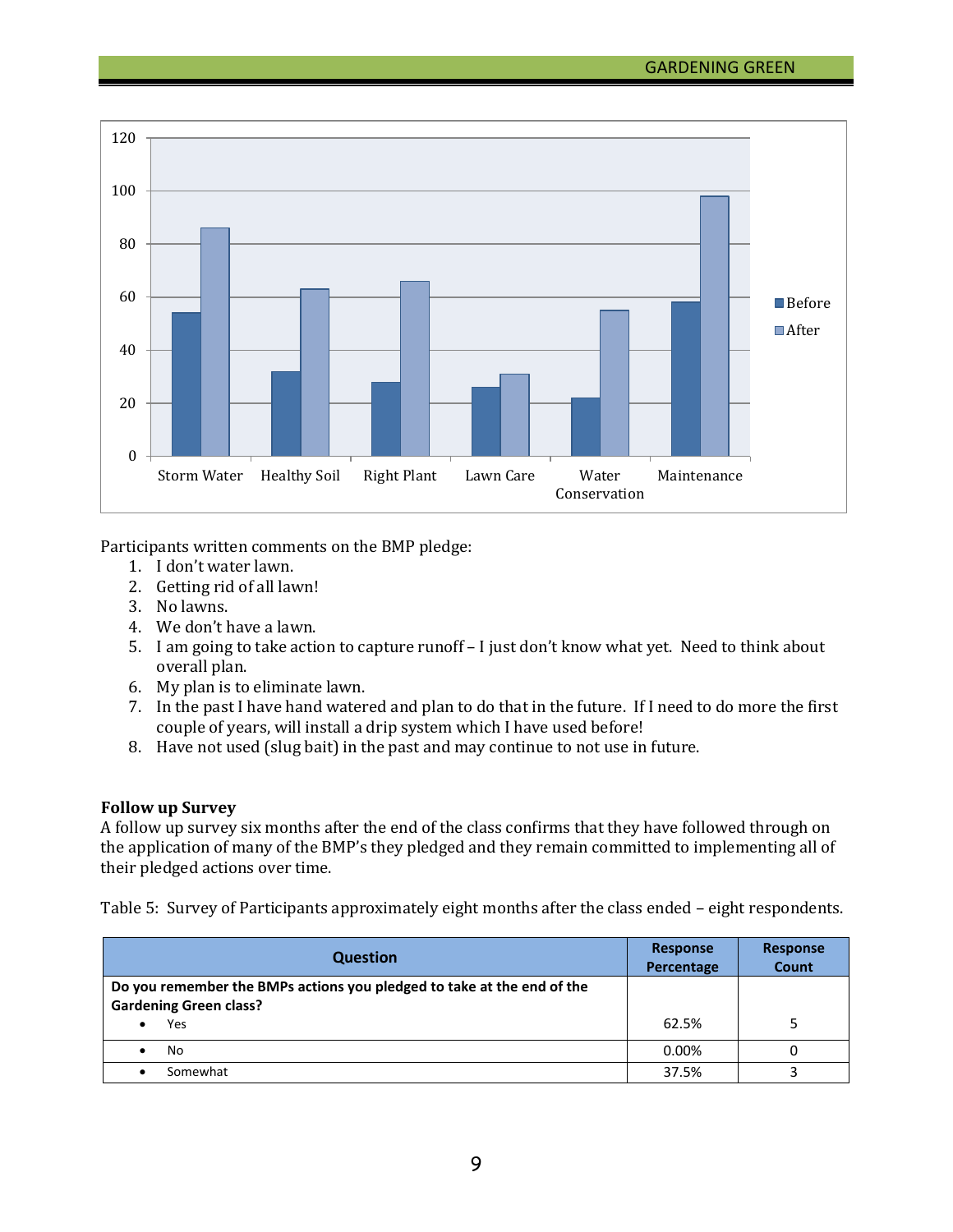|           | If you answered yes or somewhat to the previous question, how many of                                                                                                      |        |                    |
|-----------|----------------------------------------------------------------------------------------------------------------------------------------------------------------------------|--------|--------------------|
|           | these actions have you put into practice?                                                                                                                                  |        |                    |
| $\bullet$ | None                                                                                                                                                                       | 0.00%  | 0                  |
| $\bullet$ | Some                                                                                                                                                                       | 87.5%  | 7                  |
| $\bullet$ | Most                                                                                                                                                                       | 12.5%  | $\mathbf{1}$       |
| $\bullet$ | All                                                                                                                                                                        |        |                    |
|           | Have you used any of the strategies taught in the Gardening Green class for                                                                                                |        |                    |
|           | (choose as many as applicable)?                                                                                                                                            |        |                    |
| $\bullet$ | Storm water management                                                                                                                                                     | 28.57% | 2                  |
| $\bullet$ | Management or protection of healthy soil                                                                                                                                   | 71.43% | 5                  |
| $\bullet$ | Reduced energy consumption                                                                                                                                                 | 71.43% | 5                  |
| $\bullet$ | Appropriate plant choices for the site                                                                                                                                     | 71.43% | 5                  |
| $\bullet$ | Conservation of water                                                                                                                                                      | 85.71% | 6                  |
| $\bullet$ | Reduction in use of fertilizers and other chemicals                                                                                                                        | 100%   | 8                  |
| $\bullet$ | Reduction of lawn size                                                                                                                                                     | 28.57% | $\overline{2}$     |
| $\bullet$ | Improvement of wildlife habitat through the use of native plants                                                                                                           | 85.71% | 6                  |
| $\bullet$ | Other - Reduction in lawn size awaits further efforts; More trees, shrubs and<br>canopy layers                                                                             |        |                    |
|           | Have you shared any of the information you gained in the class with others?<br>Yes                                                                                         |        |                    |
|           | Over 25 people, including neighbors, friends, and classmates. Also<br>1.<br>on Facebook.<br>2.<br>6                                                                        | 87.50% | 7                  |
|           | 3.<br>At least 10<br>4.<br>$2 - 3$                                                                                                                                         |        |                    |
|           | Over and dozen family and friends and soon the whole world!<br>5.<br>A handful of friends and neighbors with intension to do more.<br>6.<br>7.<br>15                       |        |                    |
|           | Have a Green Garden party later in the summer with all my<br>8.<br>neighbors and WSU speaker                                                                               |        |                    |
| $\bullet$ | <b>No</b>                                                                                                                                                                  | 12.50% | $\mathbf{1}$       |
|           | If you did not make any changes to your gardening practices after completing the Gardening Green class, please                                                             |        |                    |
|           | tell us why not.                                                                                                                                                           |        |                    |
| 1.        | Family emergency occurred. I have had to spend the last six months approx in California dealing with these<br>matters.                                                     |        |                    |
| 2.        | We're still building our house so may of the things we want to do can't be done yet. However, we do have some of                                                           |        |                    |
|           | the things listed in 3 above in place(eg. Heeling in native plants purchased for later landscaping.                                                                        |        |                    |
| 3.        | Just bought a house with 1/3 acre 2 weeks ago! Have been cutting out blackberries and scheming. Will be "going                                                             |        |                    |
| 4.        | native" for sure. Hope to minimize watering tool<br>Stormwater management is the only thing I feel helpless about. I live in Sudden Valley so I do not have the benefit of |        |                    |
|           | the watershed program to help with cost and design and our lack of infrastructure makes individual management of<br>stormwater impossible.                                 |        |                    |
| 5.        | <b>NA</b>                                                                                                                                                                  |        |                    |
|           | If you initiated any of the gardening practices discussed in class, did you find that you needed additional                                                                |        |                    |
|           | information not taught in class or provided in your notebook or CD?                                                                                                        |        | <b>7 Responses</b> |
| 1.        | No                                                                                                                                                                         |        |                    |
| 2.        | No                                                                                                                                                                         |        |                    |
| 3.        | No                                                                                                                                                                         |        |                    |
| 4.        | Not so far                                                                                                                                                                 |        |                    |
| 5.        | I used the notebook for my only questions so far.                                                                                                                          |        |                    |
| 6.        | For native plant choices I checked out a lot of books from the library because of my site specific issues - so                                                             |        |                    |
|           | shady.                                                                                                                                                                     |        |                    |
| 7.        | I am needing additional soil to fill in where I am terracing. Commercial topsoil has too much sand in it. I'm not                                                          |        |                    |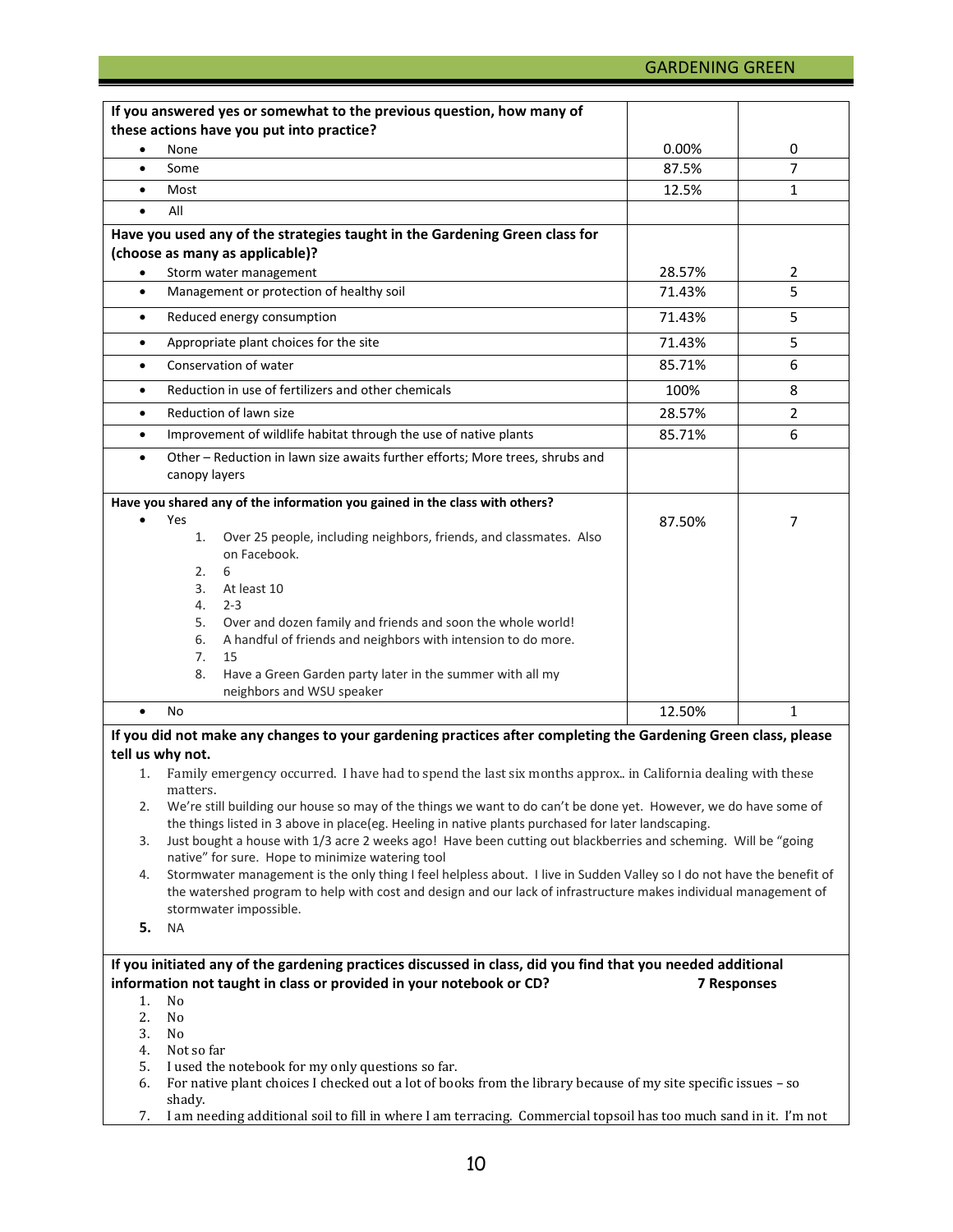sure what to do.

|                     | Do you have any suggestions as to how the GG class can be improved?<br><b>6 Responses</b>                                                                                                                                                                                                                                                                                                                                                                                                                                                                                                                                                                                                                                                                          |
|---------------------|--------------------------------------------------------------------------------------------------------------------------------------------------------------------------------------------------------------------------------------------------------------------------------------------------------------------------------------------------------------------------------------------------------------------------------------------------------------------------------------------------------------------------------------------------------------------------------------------------------------------------------------------------------------------------------------------------------------------------------------------------------------------|
| $1_{-}$<br>2.<br>3. | It would be nice to have more than one allotted visit from instructors to discuss developments/changes being<br>considered for home landscaping modifications - at least for me. It takes some thinking, talking, processing, getting<br>feedback, planning - before taking action. Being able to have a second visit would be nice - to check in, ask<br>questions, look at progress midway, and then adjust if needed - just provides more support when you get stuck.<br>Finding out that one visit is typically allotted was a bit of a hindrance for me. Need to figure out how to break it<br>down in increments. Not everyone needs this.<br>Offer more classes. Offer classes quarterly.<br>No, it was great!                                              |
| 4.                  | I think the Gardening Green class could be improved with more visuals during presentations and interactive<br>discussions since so many different people have so many different site issues.                                                                                                                                                                                                                                                                                                                                                                                                                                                                                                                                                                       |
| 5.                  | Not really, it was such an informative and fun class.                                                                                                                                                                                                                                                                                                                                                                                                                                                                                                                                                                                                                                                                                                              |
| 6.                  | It was such a great class and the instructors were great. It covered so much ground I can't think of anything else to<br>improve it! Thank you!                                                                                                                                                                                                                                                                                                                                                                                                                                                                                                                                                                                                                    |
|                     | Do you have any additional comments or reviews you would like to share with us?<br>5 Responses                                                                                                                                                                                                                                                                                                                                                                                                                                                                                                                                                                                                                                                                     |
| 1.<br>2.            | The site visits in class were great - to see the different stages and different income levels of projects being<br>implemented by former grads. Resource info was great to have for wood chips, rolls of cardboard to put down to<br>cover lawn, etc. Life intervened this past 6 months - so I did not get as much done as I had hoped. It would be really<br>nice to have a "buddy" system - so when you get sidetracked, and have limited resources, having someone to touch<br>base with, call or connect with to encourage getting started, no matter how small, on the overall plan - that would be<br>a real boost to staying on track. Especially for us single types. The program is great. Thanks.<br>Really enjoyed the class, it was very informative. |
| 3.                  | We found the site visits very useful. All around, this course is well worth the time to attend. Hope funding for it<br>continues!                                                                                                                                                                                                                                                                                                                                                                                                                                                                                                                                                                                                                                  |
| 4.                  | I loved this class, it provided me with so much information and a connection with the community. I would love to<br>work to expand and share this class with all sorts of different demographics throughout our city and beyond!                                                                                                                                                                                                                                                                                                                                                                                                                                                                                                                                   |
| 5.                  | After cardboarding over part of lawn to create beds, I added compost and cedar wood chips. I would not recommend<br>that in a lawn bed situation as the wood chips blew all over the lawn and made a difficult to mow mess.                                                                                                                                                                                                                                                                                                                                                                                                                                                                                                                                        |
|                     |                                                                                                                                                                                                                                                                                                                                                                                                                                                                                                                                                                                                                                                                                                                                                                    |

### **GENERAL OBSERVATIONS**

We begin each new class by asking what the participants want to get out of the class. Nearly every student is interested in changing their landscape so that it takes less time and money to maintain. The pervasive desire for a low maintenance landscape provides an excellent cornerstone for presenting strategies to create an ecosystem garden that focuses on reestablishing natural relationships and interdependences between plants and soil. Selecting native and well-adapted plants, reducing or eliminating lawns, allowing fallen leaves and plant debris to decompose where they fall (EPA estimates that this action alone will manage about 35% more stormwater), and using maintenance strategies that have a low impact on water quality and the environment.

Gardening is America's NUMBER 1 past time. Bird watching is NUMBER 2. Combining both past times in one's backyard is a strong reason to garden sustainably using organic and low impact maintenance practices.

Komo Kulshan Native Plant Society led the class's native plant walk at the Stimpson Family Reserve. North Cascades Audubon Society provided an introduction to birding class. Both of these community groups offer continuing education in areas that support the implementation of sustainable landscaping.

- Most participants have stated a desire for a landscape that takes less time to maintain. Native plants require less on-going maintenance and inputs of fertilizer and pesticides which pollute our area water bodies. They are adapted to our climate so require little to no supplemental watering once they are established so conserve water.
- Many class alumni report that their favorite outcome from adding native plants and gardening more sustainably is the large increase in birds and butterflies that their landscape renovations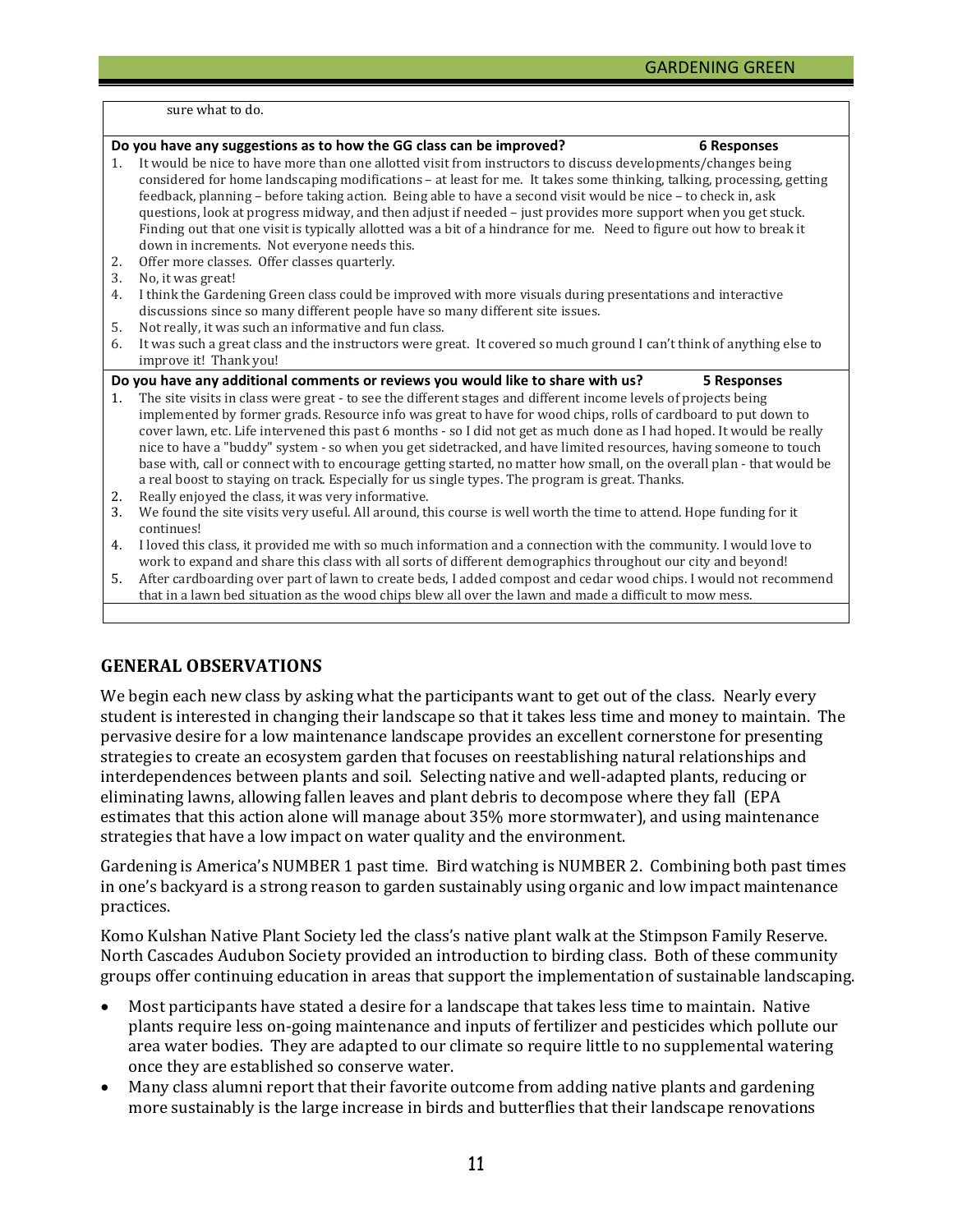have attracted. Enjoyment of watching nature is a great motivator to make on-the-ground changes to existing landscapes.

• Birding reinforces the benefits the gardener gets from a natural approach to landscape maintenance. Birds and beneficial insects prey on plant pests. Their increased presence in the landscape reinforces feelings of the value of environmental stewardship and sustainability.

### **INFORMING FUTURE OUTREACH AND/OR PROGRAM CHANGES**

Class participants were asked several questions (developed by Anitra Accetturo) to inform government staff about preferences related to outreach education.

Table 6: Preferences for receiving code/policy information.

| Please indicate your preferences for communicating code/policy information to<br>residents regarding landscaping and rainwater collection.                                                                                                                                                                                                                                                                                                                                                                                                                                                                                                                                                                              | <b>YES</b> | N <sub>O</sub> |
|-------------------------------------------------------------------------------------------------------------------------------------------------------------------------------------------------------------------------------------------------------------------------------------------------------------------------------------------------------------------------------------------------------------------------------------------------------------------------------------------------------------------------------------------------------------------------------------------------------------------------------------------------------------------------------------------------------------------------|------------|----------------|
| Flowchart                                                                                                                                                                                                                                                                                                                                                                                                                                                                                                                                                                                                                                                                                                               | 7          | $\mathbf{2}$   |
| Video available on web and BTV10                                                                                                                                                                                                                                                                                                                                                                                                                                                                                                                                                                                                                                                                                        | 7          | $\mathbf{2}$   |
| Hand-out examples of other residents' projects and permitting requirements (if any)                                                                                                                                                                                                                                                                                                                                                                                                                                                                                                                                                                                                                                     | 10         | 1              |
| Scheduled deadline for code compliance                                                                                                                                                                                                                                                                                                                                                                                                                                                                                                                                                                                                                                                                                  | 5          | 3              |
| Workshops                                                                                                                                                                                                                                                                                                                                                                                                                                                                                                                                                                                                                                                                                                               | 10         | $\bf{0}$       |
| Demonstration sites on a city block available for self-guided tour with interpretative<br>signage (e.g. Sea Streets in Seattle,<br>http://www2.cityofseattle.net/util/tours/seastreet/slide1.htm)                                                                                                                                                                                                                                                                                                                                                                                                                                                                                                                       | 10         | 1              |
| Other:<br>Permit flowchart really helpful.<br>1.<br>Scheduled deadline for code compliance creates unhealthy pressure.<br>2.<br>Asking questions in person is really helpful.<br>3.<br>It has to go in stages for most people or start with hands-on or data, and<br>4.<br>proceed from these, depending on person's water bill and social,<br>environmental concerns. Logic or emotion is the place most people start<br>\$ considerations/benefits.<br>5.<br>Field Trips!<br>6.<br>Include resources and phone numbers!<br>7.<br>A blog or website that is easy to navigate and access. Currently it's very<br>8.<br>difficult and time consuming trying to find information online. In lay terms and<br>not 'wordy'. |            |                |

#### Table 7: FEE

| Should a FEE be charged for this Class?                                        | YES | N <sub>0</sub> |
|--------------------------------------------------------------------------------|-----|----------------|
| Should a fee be charged for this class?                                        |     |                |
| Do you think a fee for the class would prevent others you know from attending. | 10  |                |

If a fee is charged, how much would be appropriate? Responses below:

- 1. Knowledge is priceless<br>2. The emotional commitr
- 2. The emotional commitment the promise to talk to neighbors is the highest fee = your word to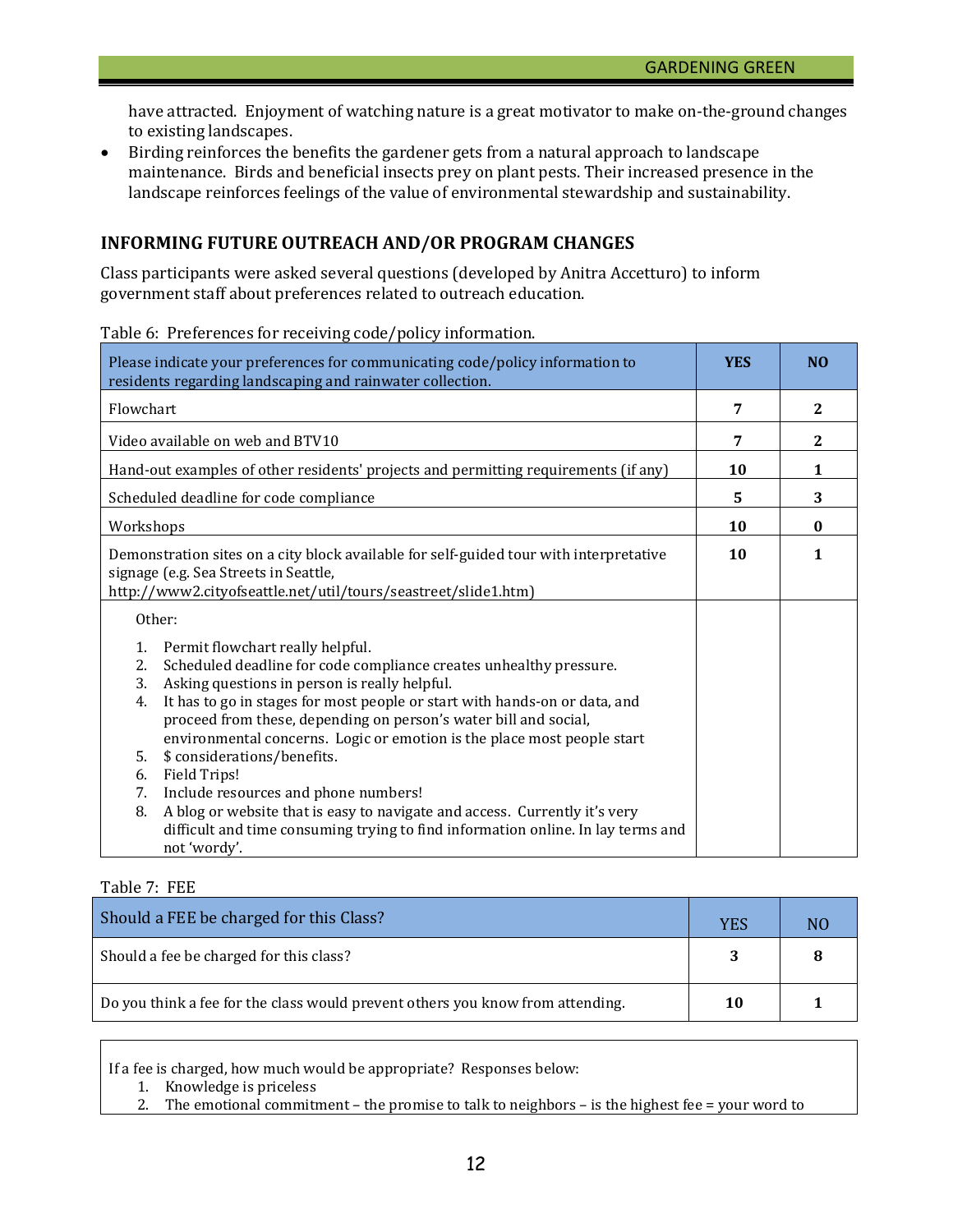stay/be involved.

- 3. Not paying \$ is an equalizer making a commitment is a bond, a promise, also an equalizer and incentive.
- 4. \$95
- 5. #35-50
- 6. \$35
- 7. Having the class as free eliminates the possibility of someone not taking it for financial reasons. Although the amount of information presented, presentations garden tours, and help with our own yards is definitely worth monetary compensation. Perhaps asking for an optional donation on completion of the class.
- 8. \$30

#### **Table 8:**

| Rate Your opinion on the SCHEDULE for this class.                                                    | <b>YES</b> | N <sub>0</sub> |
|------------------------------------------------------------------------------------------------------|------------|----------------|
| Should the schedule continue to be during the weekdays for this class?                               | 10         |                |
| If the class were offered two evenings a week with a tour on Saturday mornings,<br>would you attend? |            | 4              |
| Do you think the current schedule prevented others you know from attending?                          |            |                |

\*It is so hard to say if the current schedule prevented others from attending – timing is everything. Being able to work and attend this class opens it up to a wider audience.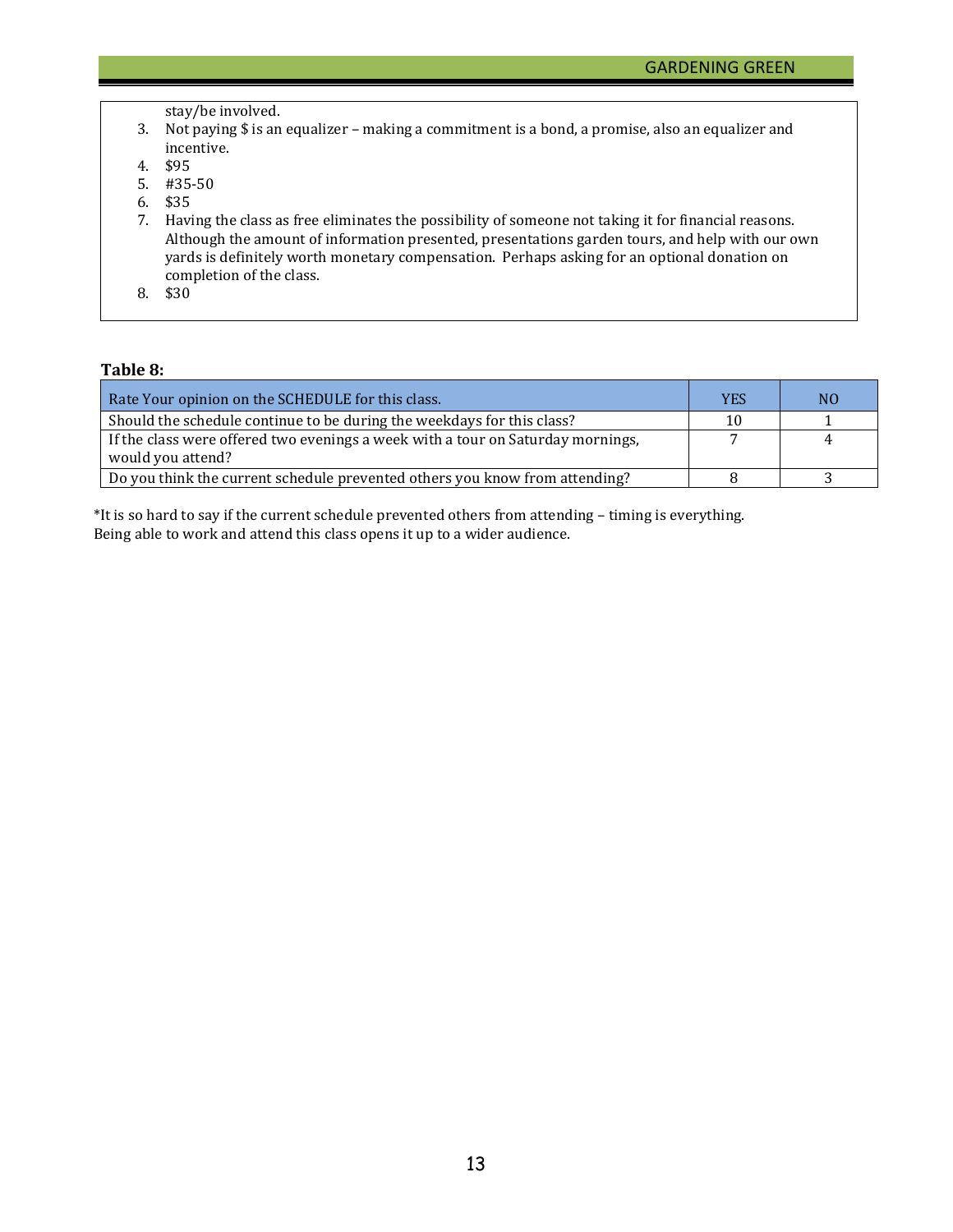# **Appendix I:**

**Logic Model for Project** (Participants = people taking part in some aspect of this outreach project).<br>
• Audience: Whatcom County Residents and Residents of the NPDES Phase II areas

- **Audience:** Whatcom County Residents and Residents of the NPDES Phase II areas<br>• **Resources:** WSU Whatcom Extension, Whatcom County Public Works, Bellingham
- **Resources:** WSU Whatcom Extension, Whatcom County Public Works, Bellingham City Public Works, Fourth Corner Native Plant Nursery, Community Members

| <b>Outputs/Activities</b>                                                                                                                                                                                                                                                                                                                                                                                                                                                                                                                                                                                                                                                                                                                                                                                                                                         | <b>Short-term Outcome</b>                                                                                                                                                                                                                                                                                                                                                                                                                                                                                                                                                                                                                                                                                                                                                                                                                                                                                                                                                                                                                                                                                                                                                  | <b>Mid-term Outcomes</b>                                                                                                                                                                                                                                                                                                                                                                                                                                                                                                                                                                                                                                                                                                                                                                                                                                                                                                                                                                                                                                                              | Long-term<br><b>Outcomes</b>                                                                                                                                                                                                                                                                                                                                                                                                                                                                                                                  |
|-------------------------------------------------------------------------------------------------------------------------------------------------------------------------------------------------------------------------------------------------------------------------------------------------------------------------------------------------------------------------------------------------------------------------------------------------------------------------------------------------------------------------------------------------------------------------------------------------------------------------------------------------------------------------------------------------------------------------------------------------------------------------------------------------------------------------------------------------------------------|----------------------------------------------------------------------------------------------------------------------------------------------------------------------------------------------------------------------------------------------------------------------------------------------------------------------------------------------------------------------------------------------------------------------------------------------------------------------------------------------------------------------------------------------------------------------------------------------------------------------------------------------------------------------------------------------------------------------------------------------------------------------------------------------------------------------------------------------------------------------------------------------------------------------------------------------------------------------------------------------------------------------------------------------------------------------------------------------------------------------------------------------------------------------------|---------------------------------------------------------------------------------------------------------------------------------------------------------------------------------------------------------------------------------------------------------------------------------------------------------------------------------------------------------------------------------------------------------------------------------------------------------------------------------------------------------------------------------------------------------------------------------------------------------------------------------------------------------------------------------------------------------------------------------------------------------------------------------------------------------------------------------------------------------------------------------------------------------------------------------------------------------------------------------------------------------------------------------------------------------------------------------------|-----------------------------------------------------------------------------------------------------------------------------------------------------------------------------------------------------------------------------------------------------------------------------------------------------------------------------------------------------------------------------------------------------------------------------------------------------------------------------------------------------------------------------------------------|
| Conduct 1 Class<br>• Follow up<br>• BMP Pledge<br>• Payback projects<br>• Continuing education activity<br>• Organize landscape tours<br>• On-site consultation<br>• Hands-on activities &<br>demonstrations<br>• Develop curriculum materials<br><b>Community Workshops:</b><br>• Audubon Society<br>• Master Gardener Training<br>Conduct 2 short workshops for<br><b>Whatcom Water Weeks</b><br>Provide support for the HIP program<br>Video of landscape make-over for WEB<br>Provide information on mulches,<br>choosing plants/natives, and<br>Integrated Pest Management for the<br>WEB site<br>Follow-up assistance for community<br>payback activities & landscape changes<br>Develop educational displays on IPM<br>and Healthy Soils<br>Diorama-public display in at least 3<br>locations<br>Evaluate program outcomes<br>Prepare Technical Memorandum | 1 -Participants will increase<br>their knowledge about water<br>quality & the link to gardening<br>activities<br>2 - Participants will understand<br>the components of a sustainable<br>landscape & it's benefits to them<br>and environmental protection<br>3 - Participants will understand<br>strategies to manage storm<br>water on their property<br>4-Participants will increase<br>knowledge about water<br>conservation and rainwater<br>harvesting<br>5-Participants will believe that<br>their individual actions can have<br>a positive impact on local<br>environmental issues<br>6 - Participants will feel<br>confident about their<br>understanding watershed issues<br>and the role of gardening to<br>protect water quality<br>7 - Increase awareness,<br>knowledge and interest in<br>sustainable landscaping in the<br>general public<br>8 - HIP participants will develop<br>a planting plan using native<br>plants<br>9 - General public will easily<br>access information about<br>mulches, choosing<br>plants/natives and IPM on the<br>website and through<br>educational displays at<br>community events.<br>10 - Complete program<br>evaluations | 1 - Participants will implement on-<br>the-ground changes in their<br>landscape to manage storm water,<br>to reduce runoff, practice low<br>impact maintenance, use native &<br>well adapted plants<br>2 -Participants, as early adopters,<br>demonstrate that this approach to<br>landscaping can be attractive,<br>functional & meet environmental<br>goals to neighbors<br>3 -Participant interaction will<br>encourage and foster commitment<br>to complete their landscape<br>changes and sustain new<br>behaviors<br>4 - Participants will conduct<br>community outreach with a goal of<br>150 contacts<br>5 - Lake Whatcom watershed<br>residents will complete HIP<br>landscape changes<br>6 - General public will utilize<br>information presented about<br>mulches, choosing plants/natives,<br>and IPM in home landscapes<br>7 - The information gathered in<br>this project will increase the<br>effectiveness of outreach<br>educational efforts<br>8 - BMP pledges will identify<br>existing practices, intended new<br>practices, and actual on-the-<br>ground changes | Participants' actions<br>will promote<br>watershed<br>stewardship activities<br>in neighbors<br>Participants outreach<br>efforts will contribute<br>to a change the current<br>social norms about the<br>'ideal' landscape with<br>large lawns to<br>sustainable landscapes<br>that require minimal<br>inputs & protect the<br>environment<br>Lake Whatcom water<br>quality will improve as<br>phosphorus loading<br>decreases<br>Policy makers will<br>support continued<br>outreach education to<br>enhance stewardship<br>of the watershed |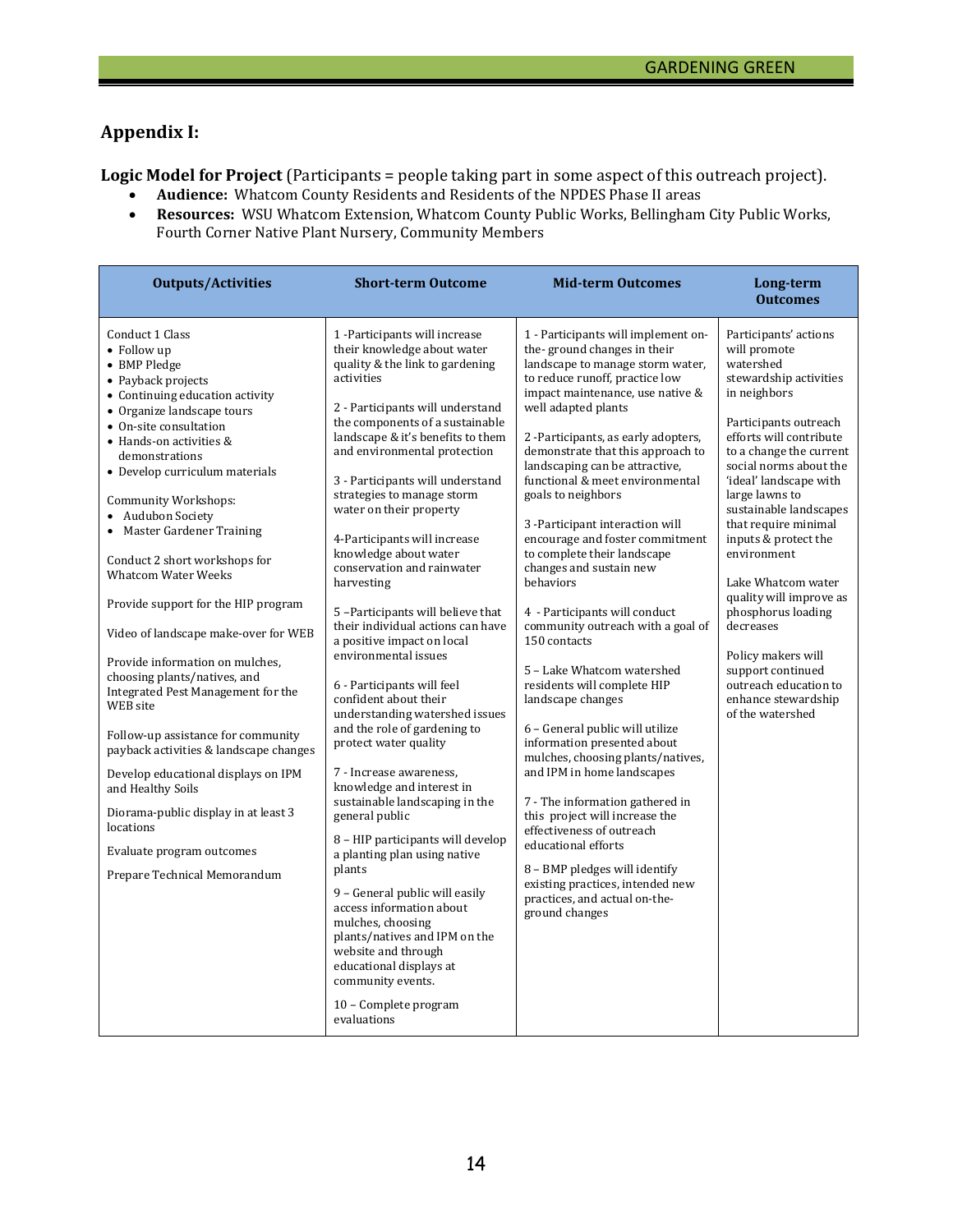# **APPENDIX II: Program Evaluations**

# **WSU Whatcom Extension – Whatcom County** *GARDENING GREEN: Sustainable Landscaping September 2015*

Please complete the program evaluation below to help us gage the effectiveness of the presenters, format, information, and experiences provided by this class. Your feedback assists the development and implementation of future classes. Thank you!

Where did you hear about this class?<br>1 Cascadia Weekly 1 Friend <u>1 Cascadia Weekly 1 Friend 3 Master Gardeners 4 WSU Extension that the same set of the set of the set of the s</u> *\* Michael, during the "Image This" home and garden tour last July.*

#### *1) Class FORMAT: Mark the most appropriate response (# of participants selecting the response)*

|                                                                                         |                                  | 2              | 3          | 4              | 5                         |
|-----------------------------------------------------------------------------------------|----------------------------------|----------------|------------|----------------|---------------------------|
| Presentation materials (power points,<br>demonstrations, handouts, hands-on activities) | Distracted from<br>understanding |                |            |                | Enhanced<br>Understanding |
|                                                                                         |                                  |                | 1          | $\mathbf{1}$   | 9                         |
| Class manual and CD                                                                     | Distracted from<br>understanding |                |            |                |                           |
|                                                                                         |                                  | $\overline{1}$ |            |                | 10                        |
| The presenters communicated concepts and ideas                                          | Poorly                           |                |            |                | Very well                 |
|                                                                                         |                                  |                | 1          | $\overline{2}$ | 8                         |
| The pace of the class was                                                               | Too slow                         |                | Just Right |                | Too fast                  |
|                                                                                         |                                  | 1              | 7          | 3              |                           |
| The lectures, tours, and activities were well<br>coordinated and enhance understanding  | Strongly disagree                |                |            |                | Strongly agree            |
|                                                                                         |                                  |                |            | $\mathbf{1}$   | 9                         |
| I would recommend this class to others                                                  | Strongly disagree                |                |            |                | Strongly agree            |
|                                                                                         |                                  |                |            |                | 11                        |

#### **2) Rate your level of KNOWLEDGE change**

|                                                                           | Use a percentage rating between 0% (no knowledge of topic) and 100% (complete knowledge) Prior to Class / After Class |       |       |       |       |         |       |         |        |        |        |
|---------------------------------------------------------------------------|-----------------------------------------------------------------------------------------------------------------------|-------|-------|-------|-------|---------|-------|---------|--------|--------|--------|
|                                                                           | The link between gardening practices and human / environmental health issues.                                         |       |       |       |       |         |       |         |        |        |        |
|                                                                           | 70/90                                                                                                                 | 80/90 | 20/40 | 25/70 | 30/80 | 80/90   | 50/85 | 100/150 | 80/95  | 90/100 | 90/95  |
|                                                                           | The benefits the gardener gains by adopting a naturally sustainable approach to gardening.                            |       |       |       |       |         |       |         |        |        |        |
|                                                                           | 70/100                                                                                                                | 20/90 | 20/80 | 25/75 | 30/80 | 70/90   | 40/90 | 100/150 | 85/100 | 75/100 | 75/100 |
| The benefits to the environment from a sustainable approach to gardening. |                                                                                                                       |       |       |       |       |         |       |         |        |        |        |
|                                                                           | 90/100                                                                                                                | 50/90 | 10/80 | 25/75 | 10/90 | 100/100 | 40/90 | 100/150 | 85/100 | 80/100 | 90/95  |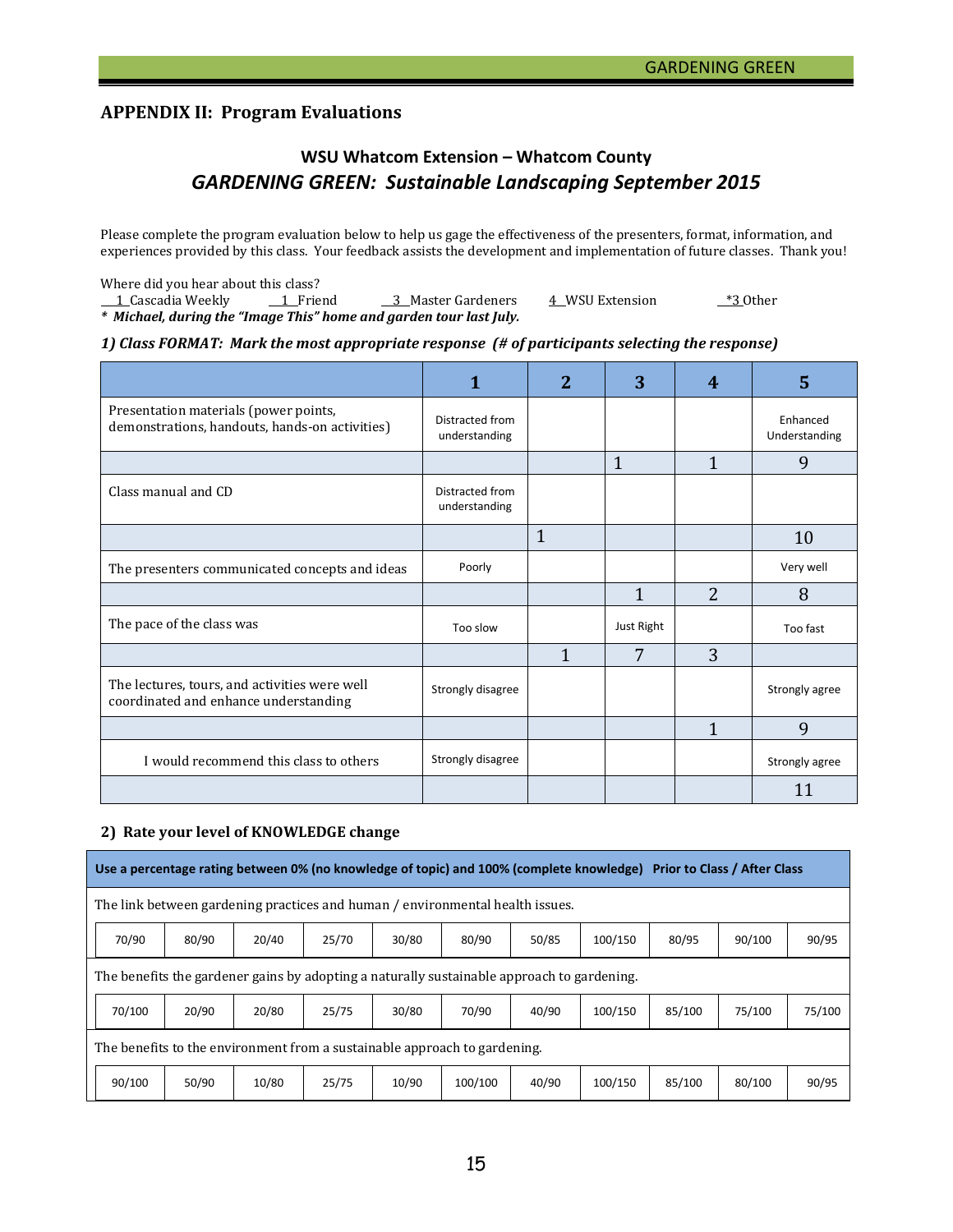### GARDENING GREEN

| The environmentally informed landscape strategies for stormwater management, climate change, etc |                                                                                                   |                                                               |       |                                                                                                                       |         |       |        |        |        |        |       |
|--------------------------------------------------------------------------------------------------|---------------------------------------------------------------------------------------------------|---------------------------------------------------------------|-------|-----------------------------------------------------------------------------------------------------------------------|---------|-------|--------|--------|--------|--------|-------|
| 50/80                                                                                            | 0/80                                                                                              | 40/90                                                         | 15/70 | 0/75                                                                                                                  | 50/90   | 20/85 |        | 50/100 | 80/95  | 60/95  | 50/75 |
|                                                                                                  | The function of healthy soil to water quality and plant health.                                   |                                                               |       |                                                                                                                       |         |       |        |        |        |        |       |
| 30/50                                                                                            | 30/90                                                                                             | 50/85<br>50/90<br>100/100<br>30/80<br>50/90<br>30/50<br>75/95 |       | 75/100                                                                                                                | 50/75   |       |        |        |        |        |       |
|                                                                                                  |                                                                                                   |                                                               |       | Selection of plants: match plant needs to site characteristics, purchase healthy plants, use good planting technique. |         |       |        |        |        |        |       |
| 10/70                                                                                            | 15/90                                                                                             | 50/75                                                         | 45/80 | 10/75                                                                                                                 | 90/100  | 25/85 | 0/50   |        | 75/95  | 75/100 | 25/90 |
|                                                                                                  |                                                                                                   | Use of regionally native plants in the home landscape.        |       |                                                                                                                       |         |       |        |        |        |        |       |
| 0/80                                                                                             | 15/90                                                                                             | 10/80                                                         | 45/75 | 60/90                                                                                                                 | 50/90   | 25/85 | 10/100 |        | 85/100 | 80/100 | 25/90 |
|                                                                                                  | Use of low impact maintenance strategies: grouping plants by need, mulching, smart watering, etc. |                                                               |       |                                                                                                                       |         |       |        |        |        |        |       |
| 10/80                                                                                            | 40/90                                                                                             | 30/80                                                         | 65/85 | 20/70                                                                                                                 | 90/100  | 35/85 | 35/85  | 10/80  | 95/100 | 75/100 | 10/90 |
|                                                                                                  |                                                                                                   |                                                               |       | Strategies to reduce/eliminate lawns and landscaping options for lawn alternatives.                                   |         |       |        |        |        |        |       |
| 0/100                                                                                            | 10/100                                                                                            | 0/60                                                          | 70/85 | 10/80                                                                                                                 | 70/90   | 40/90 | 50/100 |        | 90/100 | 50/95  | 25/95 |
|                                                                                                  | Integrated pest management step-by-step methods to management pests using the least toxic means.  |                                                               |       |                                                                                                                       |         |       |        |        |        |        |       |
| 10/90                                                                                            | 80/90                                                                                             | 50/60                                                         | 30/65 | <b>NA</b>                                                                                                             | 80/90   | 30/85 | 60/95  |        | 75/90  | 50/100 | 50/75 |
|                                                                                                  | Creating wildlife habitat and supporting biodiversity in plants, animals and beneficial insects.  |                                                               |       |                                                                                                                       |         |       |        |        |        |        |       |
| 10/80                                                                                            | 60/90                                                                                             | 50/50                                                         | 55/75 | 10/80                                                                                                                 | 100/100 | 30/85 | 80/100 |        | 90/95  | 60/95  | 75/90 |
|                                                                                                  | Water consumption, conservation, and quality: rainwater harvesting.                               |                                                               |       |                                                                                                                       |         |       |        |        |        |        |       |
| 40/80                                                                                            | 40/90                                                                                             | 50/50                                                         | 50/65 | 10/60                                                                                                                 | 100/100 | 60/90 | 30/90  |        | 95/95  | 75/100 | 75/90 |
|                                                                                                  | Water quality challenges.                                                                         |                                                               |       |                                                                                                                       |         |       |        |        |        |        |       |
| 10/60                                                                                            | 40/90                                                                                             | 50/60                                                         | 30/60 | 10/70                                                                                                                 | 80/90   | 60/90 | 25/75  |        | 90/95  | 80/100 | 25/90 |

# *3) Rate the change of your SKILLS as a result of the hands-on activities and landscape tours.*

|                                                                                               | Use a percentage rating between 0% (no knowledge of topic) and 100% (complete knowledge)<br><b>Prior to Class / After Class</b> |       |        |       |         |       |        |        |       |        |
|-----------------------------------------------------------------------------------------------|---------------------------------------------------------------------------------------------------------------------------------|-------|--------|-------|---------|-------|--------|--------|-------|--------|
| The landscape tours stimulated ideas for how to renovate my landscape to be more sustainable. |                                                                                                                                 |       |        |       |         |       |        |        |       |        |
| 10/80                                                                                         | 30/100                                                                                                                          | 25/50 | 80/100 | 10/80 | 50/100  | 35/85 | 50/100 | 80/95  | 75/85 | 0/100  |
|                                                                                               | Drawing a basic site plan showing existing conditions.                                                                          |       |        |       |         |       |        |        |       |        |
| 5/70                                                                                          | 30/100                                                                                                                          | 0/50  | 80/90  | 30/70 | 100/100 | 55/90 | 50/100 | 95/100 | 45/80 | 75/100 |
| Performing a site analysis.                                                                   |                                                                                                                                 |       |        |       |         |       |        |        |       |        |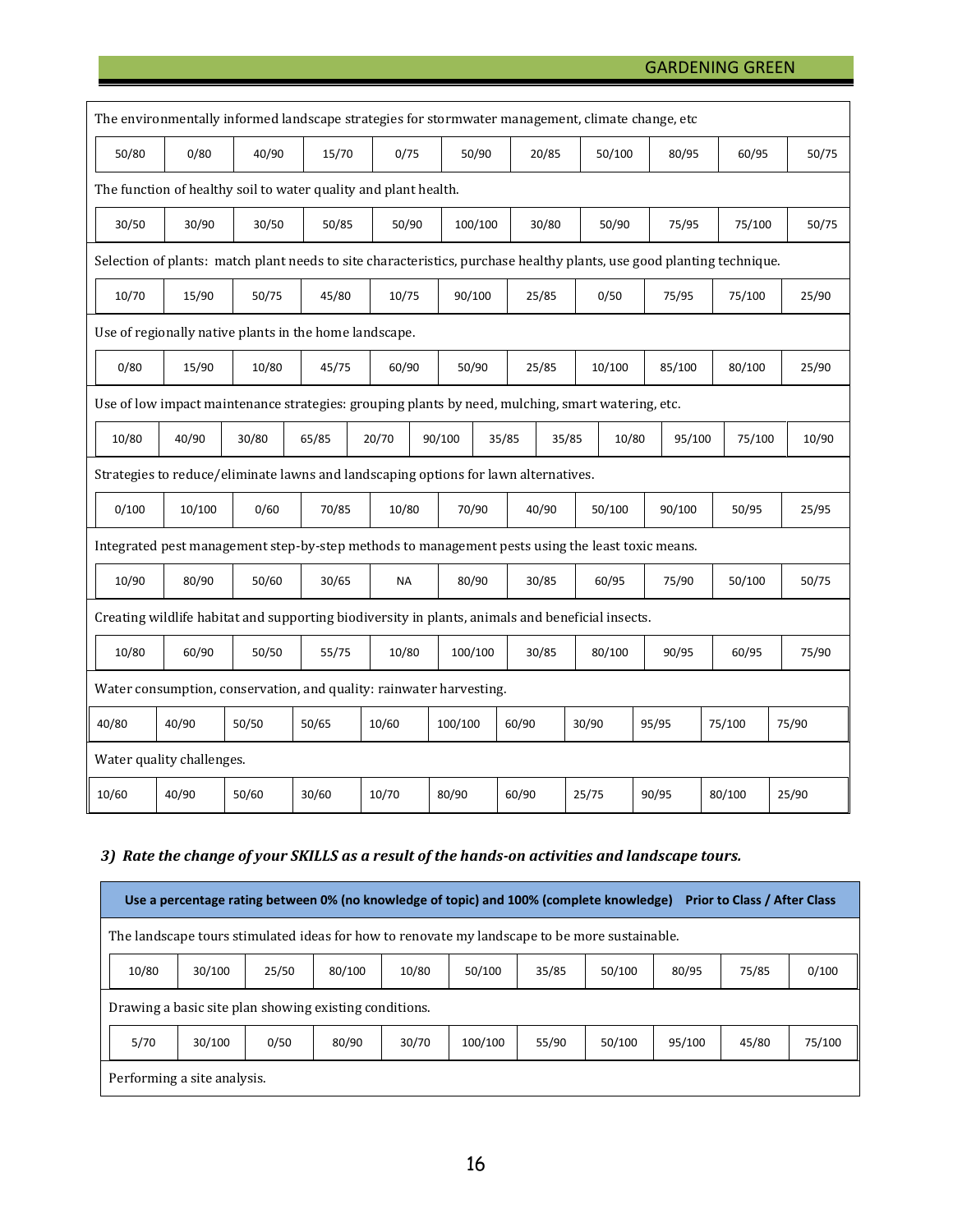GARDENING GREEN

| 5/60            | 20/90                                                                                   | 0/60  | 80/90 | 20/60     | 80/90   | 30/85 | 5/100  | 50/90          | 85/90 | 50/75     |
|-----------------|-----------------------------------------------------------------------------------------|-------|-------|-----------|---------|-------|--------|----------------|-------|-----------|
|                 | Generating and evaluating conceptual plans of possible sustainable site design changes. |       |       |           |         |       |        |                |       |           |
| 5/80            | 15/90                                                                                   | 10/80 | 20/60 | <b>NA</b> | 50/60   | 30/85 | 50/100 | 75/90          | 50/75 | <b>NA</b> |
|                 |                                                                                         |       |       |           |         |       |        |                |       |           |
|                 | Creating a scaled drawing and planting plan for individual landscape beds.              |       |       |           |         |       |        |                |       |           |
| 5/70            | 40/90                                                                                   | 40/70 | 80/90 | 0/60      | 100/100 | 30/85 | 5/100  | 80/95          | 50/85 | 25/75     |
|                 | Designing and installing a rainwater collection system.                                 |       |       |           |         |       |        |                |       |           |
| 5/70            | 0/90                                                                                    | 10/25 | 20/80 | 0/20      | 25/50   | 10/85 | 50/75  | 50/75<br>20/75 |       | 75/95     |
|                 | Rainwater Harvesting                                                                    |       |       |           |         |       |        |                |       |           |
|                 |                                                                                         |       |       |           |         |       |        |                |       |           |
| 5/70            | 10/90                                                                                   | 70/75 | 25/65 | 10/70     | 25/50   | 10/85 | 40/80  | 50/75          | 40/85 | 85/95     |
| Home Composting |                                                                                         |       |       |           |         |       |        |                |       |           |

# *4) Rate your level of COMMITMENT: Mark the most appropriate response*

|                                                                                                                        | Strongly<br>disagree | <b>Disagree</b><br>2 | Undecided<br>3 | Agree<br>4    | Strongly<br>agree<br>5 |
|------------------------------------------------------------------------------------------------------------------------|----------------------|----------------------|----------------|---------------|------------------------|
| This class has influenced my resolve to take actions that will<br>protect human and environmental health.              |                      |                      |                | $\mathcal{L}$ | 9                      |
| I intend to apply the strategies presented in this class to the<br>design and management of my landscape.              |                      |                      |                |               |                        |
| I am confident that I can discuss sustainable landscape concepts<br>to friends and neighbors.                          |                      |                      |                | 3             |                        |
| I am convinced that I can positively impact environmental<br>issues by my landscape choices and maintenance practices. |                      |                      |                |               | q                      |
| I intend to install a rainwater system at my home.                                                                     |                      |                      |                | $\mathcal{L}$ |                        |

# *5) COMMUNICATION ABOUT CODE AND POLICY*

| Please circle your preferences for communicating code/policy information to<br>residents regarding landscaping and rainwater collection. | <b>YES</b> | N <sub>0</sub> |
|------------------------------------------------------------------------------------------------------------------------------------------|------------|----------------|
| Flowchart                                                                                                                                | 7          |                |
| Video available on web and BTV10                                                                                                         |            |                |
| Hand-out examples of other residents' projects and permitting requirements (if any)                                                      | 10         |                |
| Scheduled deadline for code compliance                                                                                                   | 5          |                |
| Workshops                                                                                                                                | 10         |                |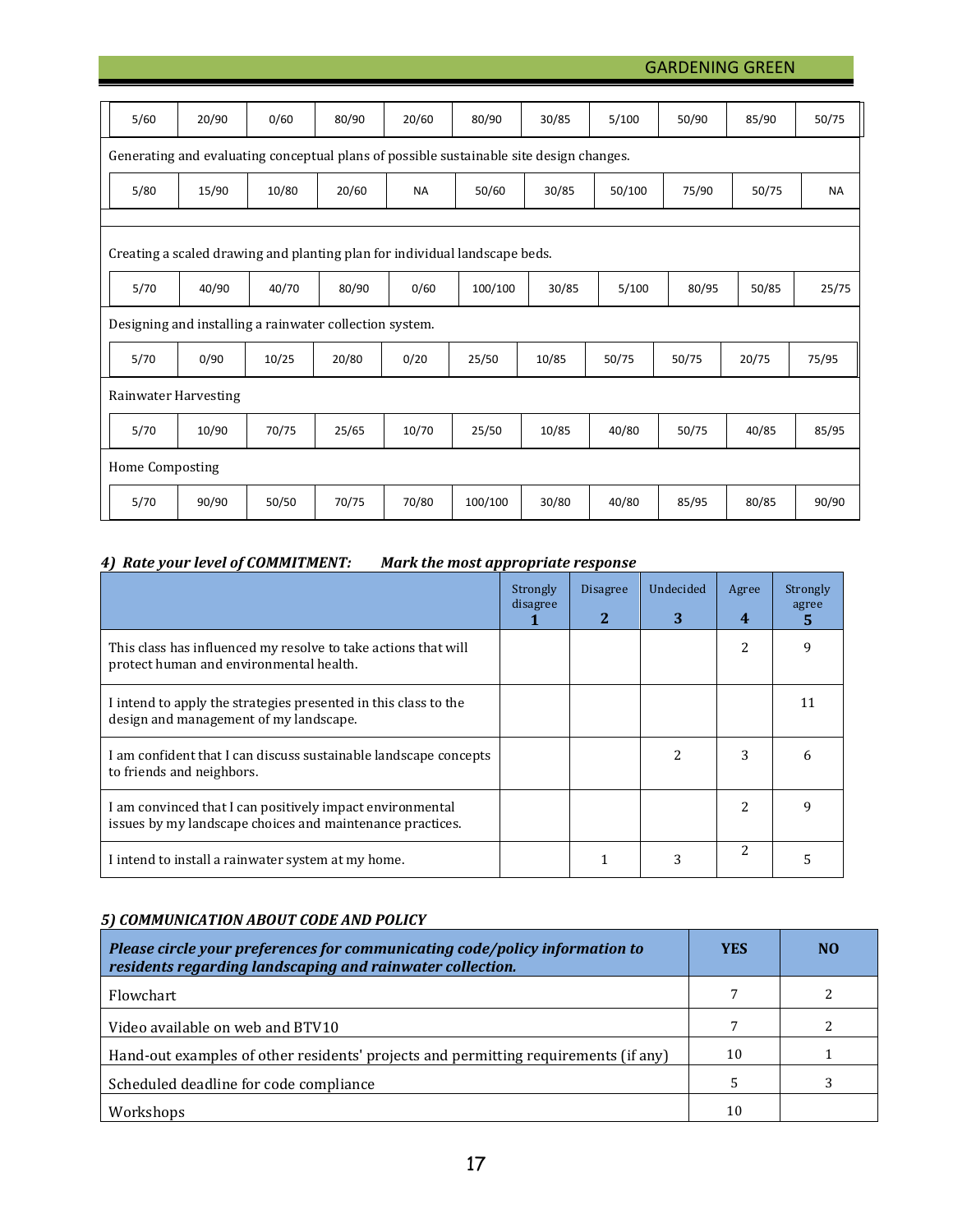#### GARDENING GREEN

| Demonstration sites on a city block available for self-guided tour with interpretative<br>signage (e.g. SeaStreets in Seattle,<br>http://www2.cityofseattle.net/util/tours/seastreet/slide1.htm)                              | 10 |  |
|-------------------------------------------------------------------------------------------------------------------------------------------------------------------------------------------------------------------------------|----|--|
| Other:                                                                                                                                                                                                                        |    |  |
| 9. Permit flowchart really helpful.<br>10. Scheduled deadline for code compliance creates unhealthy pressure.                                                                                                                 |    |  |
| 11. Asking questions in person is really helpful.                                                                                                                                                                             |    |  |
| 12. It has to go in stages for most people or start with hands-on or data, and<br>proceed from these, depending on person's water bill and social,<br>environmental concerns. Logic or emotion is the place most people start |    |  |
| 13. \$ considerations/benefits.                                                                                                                                                                                               |    |  |
| 14. Field Trips!                                                                                                                                                                                                              |    |  |
| 15. Include resources and phone numbers!                                                                                                                                                                                      |    |  |
| 16. In lay terms and not 'wordy'.                                                                                                                                                                                             |    |  |
| 17. A blog or website that is easy to navigate and access. Currently it's very                                                                                                                                                |    |  |
| difficult and time consuming trying to find information online.                                                                                                                                                               |    |  |

#### *6) CLASS FEE Mark the most appropriate response*

| Rate your opinion on the FEE for this class:                                   | <b>YES</b> | N <sub>O</sub> |
|--------------------------------------------------------------------------------|------------|----------------|
| Should a fee be charged for this class?                                        |            |                |
| Do you think a fee for the class would prevent others you know from attending. | 10         |                |

If a fee is charged, how much would be appropriate? Responses below:

9. Knowledge is priceless

- 10. The emotional commitment the promise to talk to neighbors is the highest fee = your word to stay/be involved.
- 11. Not paying \$ is an equalizer making a commitment is a bond, a promise, also an equalizer and incentive.
- 12. \$95
- 13. #35-50
- 14. \$35
- 15. Having the class as free eliminates the possibility of someone not taking it for financial reasons. Although the amount of information presented, presentations garden tours, and help with our own yards is definitely worth monetary compensation. Perhaps asking for an optional donation on completion of the class.

16. \$30

#### *7) CLASS SCHEDULE*

| Rate Your opinion on the SCHEDULE for this class.                                                    | <b>YES</b> | NO |
|------------------------------------------------------------------------------------------------------|------------|----|
| Should the schedule continue to be during the weekdays for this class?                               | 10         |    |
| If the class were offered two evenings a week with a tour on Saturday mornings, would<br>you attend? |            | 4  |
| Do you think the current schedule prevented others you know from attending?                          | *Я         |    |

\*It is so hard to say if the current schedule prevented others from attending – timing is everything. Being able to work and attend this class opens it up to a wider audience.

#### *8) Your comments are always appreciated. Please make suggestions for improving the class.*

1. Add more real photos, not just from the internet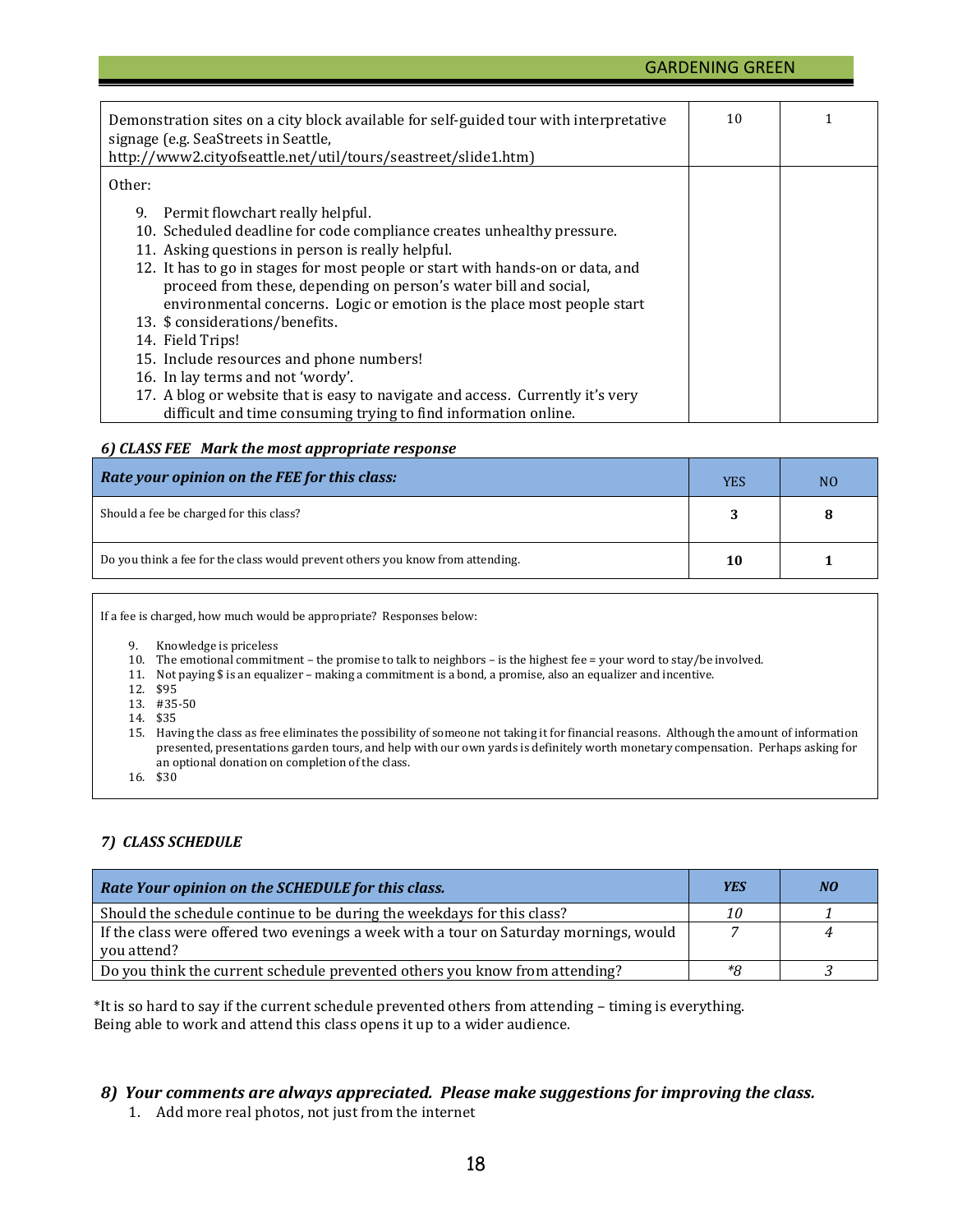- 2. I just never wanted it (the class) to end!
- 3. This is such a learning curve, that it is taking me a while to fully absorb the information. I am still in process… and will be for a while. The handouts are great but I am hands-on, the tours help but so will 4 seasons. A good beginning – seeing which plants on which to focus. The tours were invaluable as was the soil/jar test. I have so pretty hard core neighbors – but this class has renewed my energy level and given me some new tactics to try. The religious skit was a real turnoff. Not all of us are Christians and this is a government sponsored class so a real surprise. The tours were invaluable – different people, different sites, different issues and stations in life, made the work ahead seem possible. The instructors' open accepting approach to life circumstances was also great – the realistic and trusting attitude that it may take time to develop and accomplish our goals but it will happen – confidence that in our own individual ways, we all will succeed. It would be nice to have a monthly (biannually, quarterly) opportunity to get together with our class and others in this process for updates/feedback/support would be nice – a way to stay connected and motivated. A booster shot if needed!! If structure is needed, maybe a short presentation on seasonal/native plants or a specific topic, followed by an opportunity to share progress/ask questions/get a booster shot… Validation of the time it takes and the progress made. Thank you!! Great job…
- 4. More tours<br>5. Really appr
- 5. Really appreciated presenters sharing their experience and wisdom. Field trips were inspiring and educational. Liked the combination of classroom learning and field trips. Great course! Thank you!
- 6. I think you can see the interest in a free class with 100% attendance. Having it in the evening would allow others who are working to attend. We are now all stewards of the earth. By attending this class I feel I can spread my knowledge with more confidence – not by hearsay or passing on poor practices. I would recommend that at the start of each class the speaker refer to the chapter in the book you will be covering. And include the slides in the binders. For the adult learner best to have a small activity or exercise every 15 minutes. Three hours of lectures with one break is a lot of information and hard to integrate it. I realize if this were done the class would need to be longer. All the info given was totally appropriate. I LOVE LOVE LOVED the diversity of topics in the class. Including Stimpson and the Bird ID was awesome My biggest and greatest learning has been regarding how to transplant with greater success and the differences between all the mulches. I've been a gardener for years but I'm still having to relearn old tricks. Finally, the home tours were so important because it not only showed a variety but the enthusiasm of the gardeners of sustainable landscaping.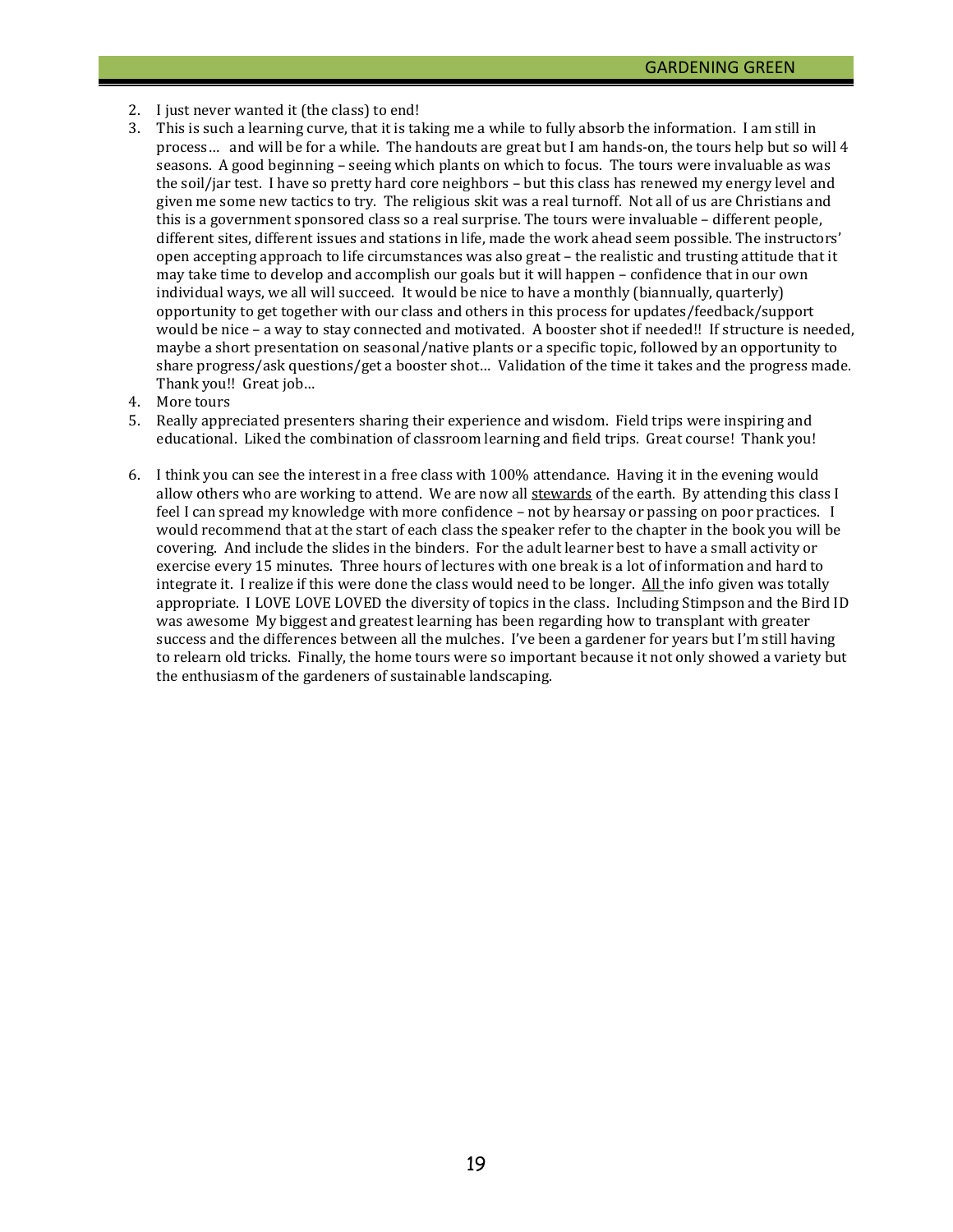# **Appendix III BEST MANAGEMENT PRACTICES PLEDGE**

**"I am committed to a using the knowledge and skills I have learned during this class to create a sustainable landscape. I intend to implement the Best Management Practices checked below."** 

| Prior to Class | After Class    |                                                                                                                              |
|----------------|----------------|------------------------------------------------------------------------------------------------------------------------------|
|                |                | STORM WATER MANAGEMENT                                                                                                       |
| 5              | 8              | Maintain 3 or more layers of canopy cover in landscape beds.                                                                 |
| 5              | 6              | Plant more trees including conifers.                                                                                         |
| 6              | 4              | Locate landscape beds or French drains to intercept runoff at the base of slopes.                                            |
| $\overline{2}$ | 4              | Locate landscape beds to capture runoff from lawn areas.                                                                     |
| 4              | 5              | Locate landscape beds (can be on mounded soil) around the property perimeter to create a final barrier to run-off.           |
| 3              | 6              | Direct run-off from impervious surfaces to densely vegetated landscape beds with healthy soil that can infiltrate it.        |
| 1              | $\overline{2}$ | Remove impervious surfaces & replace them with pervious ones.                                                                |
| 3              | 6              | Moderate steep slopes with terracing to slow down run-off & allow the soil to absorb it & prevent erosion.                   |
| $\bf{0}$       | $\overline{2}$ | Put French drains under your paths, especially in established landscapes or lawns to enhance infiltration.                   |
| 4              | 7              | Put curves in paths that go downhill to slow rainwater runoff so it can be absorbed into the soil.                           |
| $\overline{2}$ | 10             | Expand the size of densely vegetated landscape beds to reduce lawn area.                                                     |
| 1              | 4              | Create native plant buffers near all water resources.                                                                        |
| 5              | 5              | Create a woodland area.                                                                                                      |
| 1              | 4              | Infiltrate run-off from vegetable gardens, fruit trees, covered compost piles & dog kennels to capture nutrients in run-off. |
| $\overline{2}$ | $\mathbf{1}$   | Install a dry well, dispersion trench, French drain, seasonal pond or rain garden to infiltrate rooftop storm water.         |
| 5              | 8              | Reduce or eliminate your lawn.                                                                                               |
| 5              | 4              | Install a rain barrel or cistern for storm water reuse in landscape.                                                         |
| 54             | 86             | <b>SUBTOTALS</b>                                                                                                             |

#### **PROTECT HEALTHY SOIL FUNCTION**

| 10             |    | Compost yard wastes for reuse on landscape beds.                                                                 |
|----------------|----|------------------------------------------------------------------------------------------------------------------|
| 8              |    | Mimic nature by leaving plant litter where it falls for self-sustaining soil health in permanent landscape beds. |
| $\overline{2}$ | 11 | Top-dress soil with compost covered by woody mulch to improve soil function.                                     |
|                |    | Till in 2-3" compost (depth of 8") in areas of severely damaged soil from compaction                             |
|                |    | Inoculate native plant beds with mycorrhizae.                                                                    |
| 3              |    | Maintain a woody mulch cover on all landscape beds to protect soil.                                              |
| 3              | 9  | Create pervious paths that are separate from planting areas even through lawn areas to prevent soil compaction.  |
| 4              | 9  | Feed the soil, not the plants. Reduce/eliminate fertilizer use.                                                  |
| 32             | 63 | <b>SUBTOTALS</b>                                                                                                 |

#### **RIGHT PLANT / RIGHT PLACE / RIGHT PLANTING TECHNIQUES**

| ι<br>٠ |   |
|--------|---|
|        | G |

Group plants by sun exposure and watering needs to reduce plant stress & maintenance.

**13** Use native plants as the backbone of the landscape.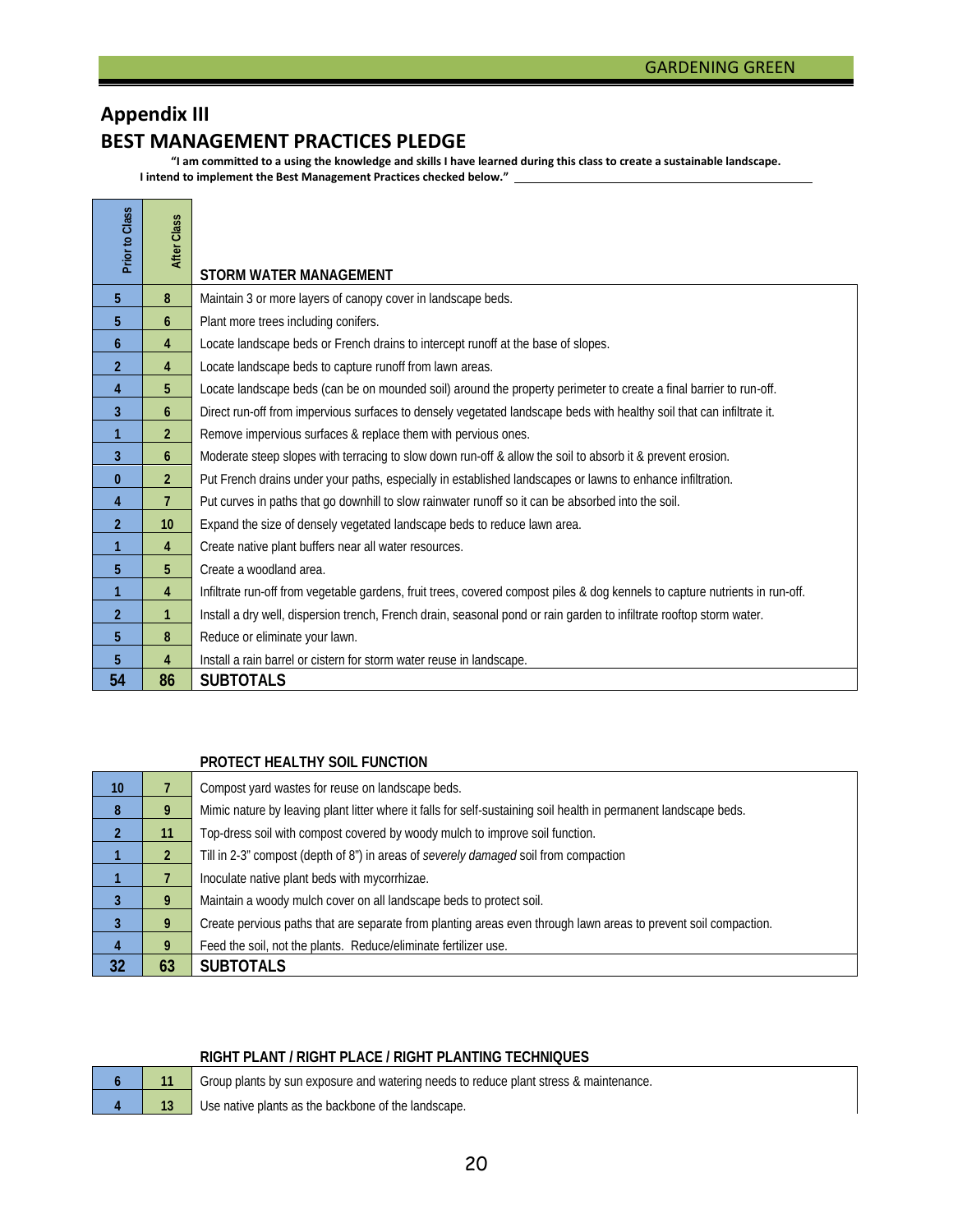|    |    | Inspect plants for diseases, pests, & root problems before purchase. |
|----|----|----------------------------------------------------------------------|
|    |    | Use the right planting techniques.                                   |
|    |    | Select plants adapted to your climatic zone for hardiness.           |
|    | 10 | Plan for mature size of plants to reduce pruning.                    |
| 28 | 66 | <b>SUBTOTALS</b>                                                     |

**LOW IMPACT LAWN CARE**

|          | $\mathfrak b$ | Establish pathways through lawn areas to reduce soil compaction. |
|----------|---------------|------------------------------------------------------------------|
| 8        | b             | Allow lawns to go dormant in the dry season.                     |
| $\bf{0}$ |               | Use eco-lawn as turf alternative.                                |
|          |               | Use only phosphorus-free fertilizer.                             |
|          | Ð             | Hand weed lawn or tolerate a few weeds (no weed & feed).         |
| $\bf{0}$ |               | Aerate compacted lawns & add a little compost.                   |
|          | 4             | Limit lawn watering to 1" per week including rainwater or less   |
| 26       | 31            | <b>SUBTOTALS</b>                                                 |

#### **WATER CONSERVATION**

|                | 4               | Separate lawn irrigation system from irrigation for trees and shrubs, which need much less frequent watering.        |
|----------------|-----------------|----------------------------------------------------------------------------------------------------------------------|
| 8              | 9               | Use smart watering techniques – water in the mornings, water deeply and infrequently to encourage root growth.       |
| $\mathfrak{p}$ | 9               | Use drip irrigation to water only landscape plants not weeds.                                                        |
| 4              | 6               | Use soaker hoses instead of overhead sprinklers.                                                                     |
| 3              | 13              | Plant drought tolerant plants.                                                                                       |
| າ              | 3               | Inspect automatic irrigation systems for leaks and adjust sprinkler head direction each monthly. Use a moisture      |
|                |                 | sensor rather than a timer to operate the system.                                                                    |
| $\overline{2}$ | 10 <sup>°</sup> | Reduce need for irrigation by using 3" of mulch and planting 3 or more layers of canopy cover in all landscape beds. |
| 22             | 55              | <b>SUBTOTALS</b>                                                                                                     |

# **LOW IMPACT MAINTENANCE & INTEGRATED PEST MANAGEMENT**

| 8               | 5 <sup>5</sup>  | Eliminate the use of cosmetic pesticides such as herbicides used for appearance not plant needs.                      |  |  |
|-----------------|-----------------|-----------------------------------------------------------------------------------------------------------------------|--|--|
| 8               |                 | Reduce the use of all pesticides. Select pest and disease resistant native or plants that are well adapted to region. |  |  |
| 4               | 10 <sup>°</sup> | Do not fertilize woody plants unless they have been diagnosed as deficient. Use phosphorus-free fertilizer.           |  |  |
| 4               | 9               | Regularly monitor landscape for pests. Hand pick while infestations are small.                                        |  |  |
| $\bf{0}$        | 10 <sup>°</sup> | Have pests & diseases correctly identified by Master Gardeners at WSU Extension.                                      |  |  |
| 6               | 8               | Only use slug bait that is safe for pets & wildlife.                                                                  |  |  |
|                 | 11              | Practice tolerance for minor infestations that cover less than 30% of the plant.                                      |  |  |
| 5               | 8               | Manage not control of pests and diseases. Practice I.P.M.                                                             |  |  |
| 5               | 9               | Remove diseased plants (Clean Green) rather than using pesticides.                                                    |  |  |
|                 | 10 <sup>°</sup> | Pay attention to "signal words" on pesticides. Use and dispose of according to manufacturer's directions.             |  |  |
| 10 <sup>°</sup> | 11              | Hand weed and mulch to reduce weed seed germination.                                                                  |  |  |
| 58              | 98              | <b>SUBTOTALS</b>                                                                                                      |  |  |

#### **SUPPORT BIODIVERSITY**

|    |    | Create a wildlife habitat sanctuary to address the decline in bird, amphibian, and beneficial insect species. |  |
|----|----|---------------------------------------------------------------------------------------------------------------|--|
|    |    | Grow a species rich landscape of regional native plants to address the loss of local flora.                   |  |
|    |    | Do not grow noxious weeds or aggressive exotic plants that can escape and crowd out native species.           |  |
| 16 | 35 | <b>SUBTOTALS</b>                                                                                              |  |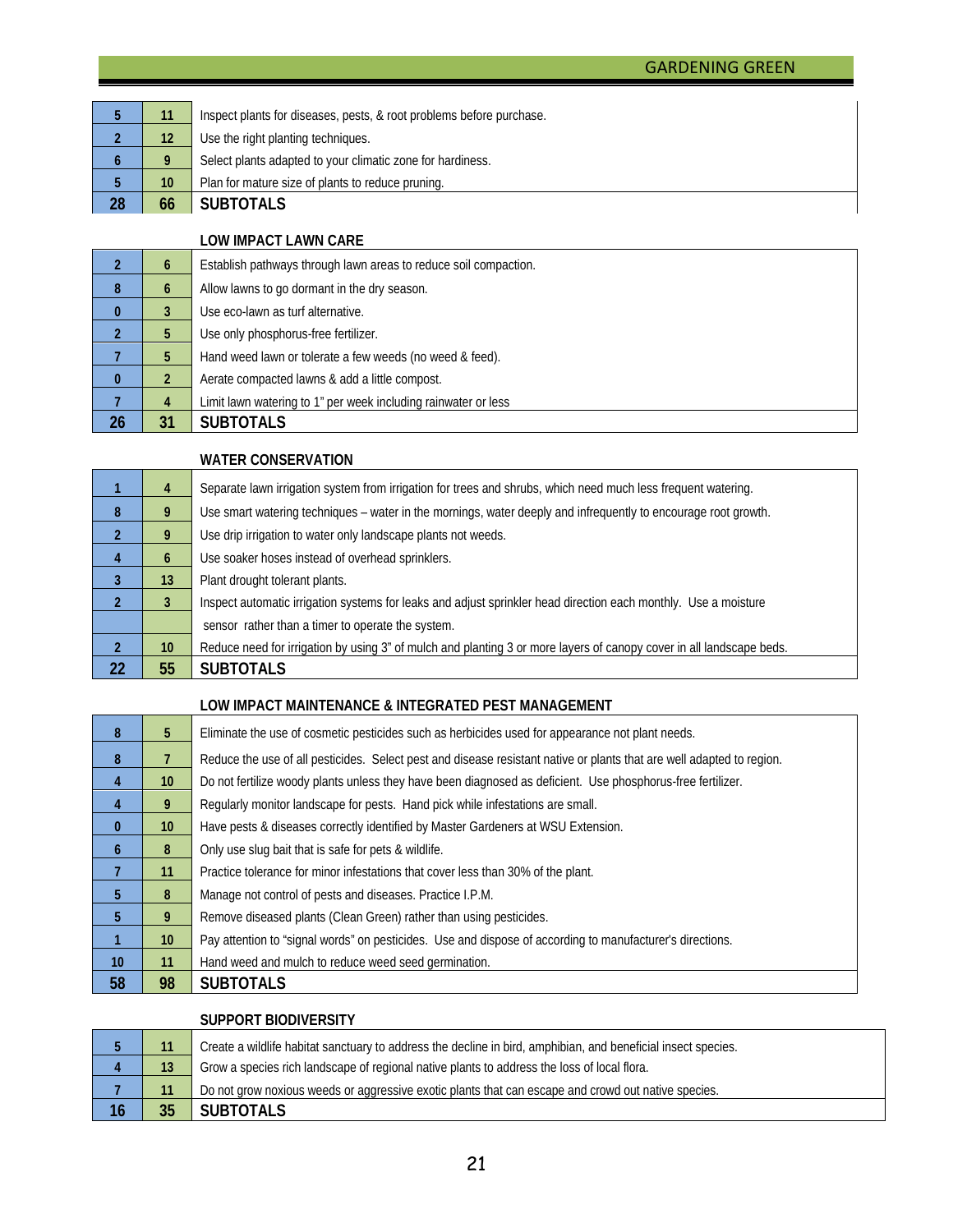|     |     | <b>REDUCE ENERGY CONSUMPTION</b>                                                                  |  |
|-----|-----|---------------------------------------------------------------------------------------------------|--|
|     |     | Use hand tools or electric power tools whenever possible and reduce use of gas powered equipment. |  |
|     |     | Use motion detectors to activate outdoor lights rather than timers.                               |  |
|     |     | Plant buffers to block northeast winds in the winter to lower heating needs.                      |  |
|     | 10  | Plant deciduous shade trees on the south & west sides to cool the house & impervious surfaces.    |  |
| 14  | 30  | <b>SUBTOTALS</b>                                                                                  |  |
| 250 | 464 | Total BMP's                                                                                       |  |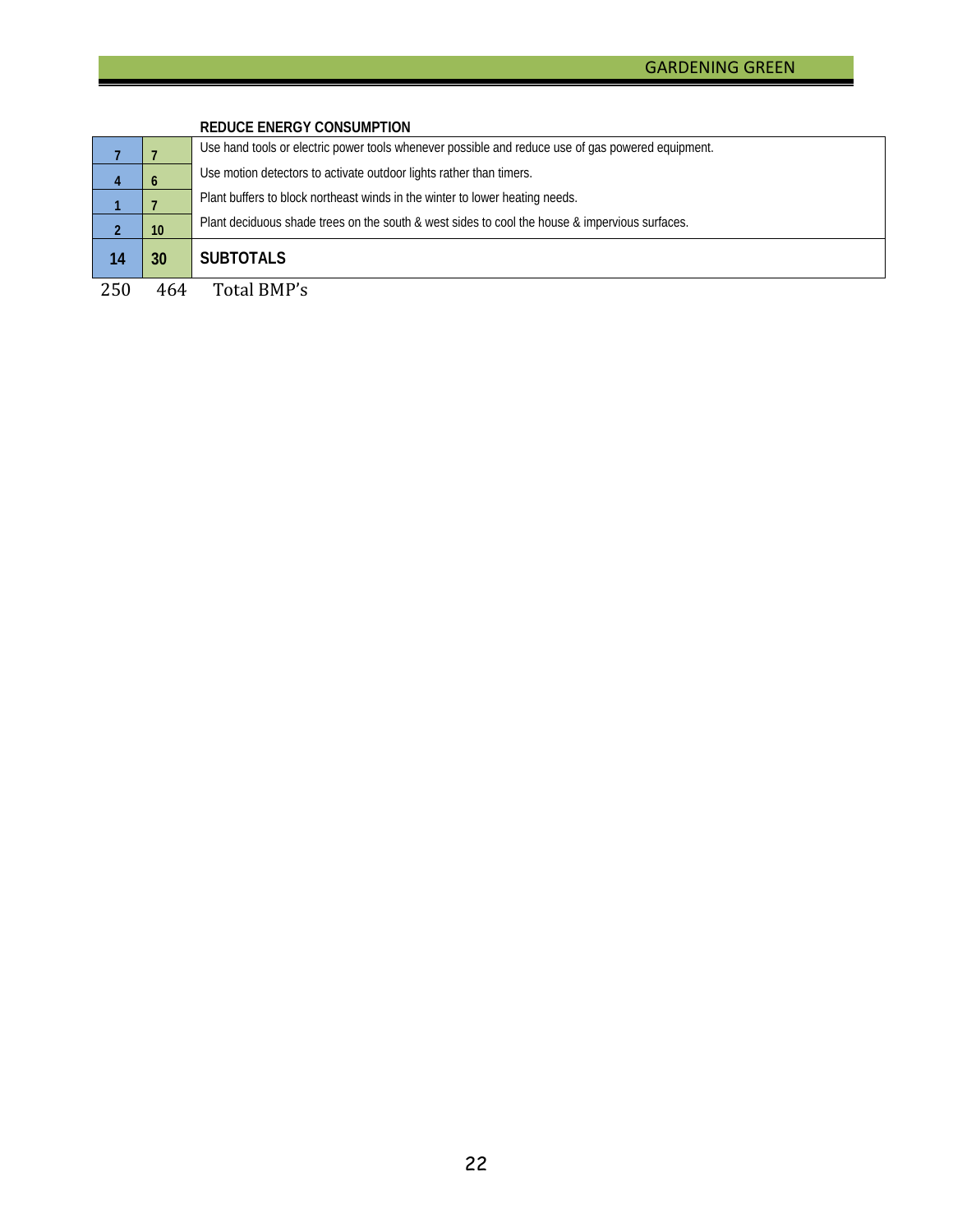# **APPENDIX IV: Class List SEPTEMBER 2015**

| <b>Carol Wilcox</b>                  | ncbanjoista@gmail.com                  | 4817 Whitney St., Bham                      | 919-469-2596 |
|--------------------------------------|----------------------------------------|---------------------------------------------|--------------|
| Deborah DeGolyer<br>Michael DeGolyer | degolyer@icloud.com                    | 9298 Stein Rd, Custer                       | 360-543-9094 |
| Leah Wang<br>Sherman Wang            | wang136@sbcglobal.net                  | 3315 Sweet Road, Blaine                     | 323-422-5951 |
| Priscilla Gillette                   | priscillagillette@gmail.co<br>m        | 1829 E Viewmont Dr                          | 360-202-6480 |
| Pat Watkins                          | pnw123@comcast.net                     | 6150 Snowden Ave.,<br>Ferndale 98248        | 360-312-8208 |
| <b>Susan Messer</b>                  | humeniks@comcast.net                   | 3124 Tanglewood Ln                          | 393-0004     |
| Ava Carey<br><b>Jason Darling</b>    | avacareyphotography@g<br>mail.com      | 4256 Ridgewood Ave,<br>Bellingham WA        | 360-220-3060 |
| Carol Bultsma                        | carolbultsma<br>@hotmail.com           | 2514 Elmont Court                           | 360-920-9418 |
| Noelle Holland                       | nchollanddesigns@yahoo.<br>com         | 34 Little Strawberry Lane,<br>Sudden Valley | 360-319-3401 |
| <b>Teresa Morris</b>                 | treeana2003@yahoo.com                  | 114 Poplar Drive                            | 360-966-2984 |
| <b>Christopher Summers</b>           | christophersummers-<br>10@sandiego.edu | 2929 Madrona Street, Bham                   | 949-291-3828 |
| Chris Craven                         | cfcraven@gmail.com                     | 605 12th Street Bham                        | 360-306-1473 |
| Jim Kent                             | Earlene.Kent@wwu.edu                   | 3310 18th Street, Bellingham                | 360-305-6938 |